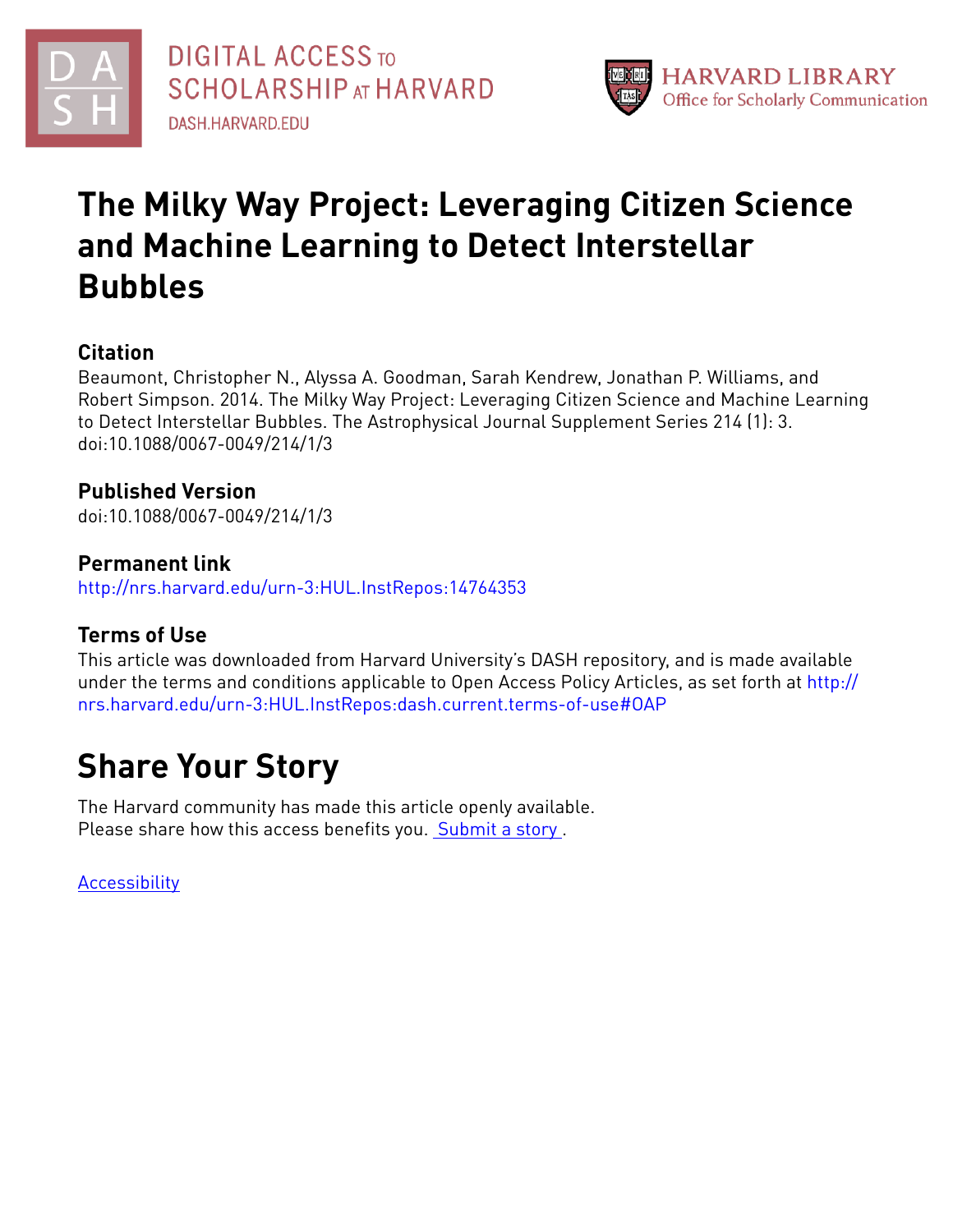#### THE MILKY WAY PROJECT: LEVERAGING CITIZEN SCIENCE AND MACHINE LEARNING TO DETECT INTERSTELLAR BUBBLES

CHRISTOPHER N. BEAUMONT<sup>1,2</sup>, ALYSSA A. GOODMAN<sup>2</sup>, SARAH KENDREW<sup>3</sup>, JONATHAN P. WILLIAMS<sup>1</sup>, ROBERT

SIMPSON<sup>3</sup>

<sup>1</sup>Institute for Astronomy, University of Hawai'i, 2680 Woodlawn Drive, Honolulu HI 96822; beaumont@ifa.hawaii.edu<br><sup>2</sup>Harvard-Smithsonian Center for Astrophysics, 60 Garden St., Cambridge MA 02138 and

<sup>3</sup>Department of Astrophysics, University of Oxford, Denys Wilkinson Building, Keble Road, Oxford OX1 3RH, UK

Astrophysical Journal Supplement, in press

#### ABSTRACT

We present Brut, an algorithm to identify bubbles in infrared images of the Galactic midplane. Brut is based on the Random Forest algorithm, and uses bubbles identified by > 35, 000 citizen scientists from the Milky Way Project to discover the identifying characteristics of bubbles in images from the Spitzer Space Telescope. We demonstrate that Brut's ability to identify bubbles is comparable to expert astronomers. We use Brut to re-assess the bubbles in the Milky Way Project catalog, and find that 10 − 30% of the objects in this catalog are non-bubble interlopers. Relative to these interlopers, high-reliability bubbles are more confined to the mid plane, and display a stronger excess of Young Stellar Objects along and within bubble rims. Furthermore, Brut is able to discover bubbles missed by previous searches – particularly bubbles near bright sources which have low contrast relative to their surroundings. Brut demonstrates the synergies that exist between citizen scientists, professional scientists, and machine learning techniques. In cases where "untrained" citizens can identify patterns that machines cannot detect without training, machine learning algorithms like Brut can use the output of citizen science projects as input training sets, offering tremendous opportunities to speed the pace of scientific discovery. A hybrid model of machine learning combined with crowdsourced training data from citizen scientists can not only classify large quantities of data, but also address the weakness of each approach if deployed alone.

#### 1. INTRODUCTION

Stellar feedback has an important influence on the dynamics and energy balance of the Interstellar Medium (ISM) [\(Zinnecker & Yorke 2007\)](#page-23-0). Winds and radiation fields from massive young stars can reshape nearby molecular clouds. This interaction can replenish energy dissipated by turbulence, trigger star formation by compressing and collecting gas, and even chemically dissociate or physically disperse molecular clouds [\(Matzner 2002\)](#page-23-1).

Interstellar "bubbles" are a primary manifestation of stellar feedback. Young OB stars have sufficient stellar winds and ionizing photon luminosity to sculpt spherical or ring-like cavities in their surrounding molecular clouds. Bubbles in particular are relevant because, compared to collimated outflows, they affect a larger volume of ambient molecular clouds and, compared to supernovae, occur around a larger proportion of stars and persist for a longer period of time [\(Matzner 2002](#page-23-1); [Arce et al.](#page-22-0) [2011\)](#page-22-0).

Unfortunately, due to their complex morpholo-

gies, bubbles – like many features of the interstellar medium – are difficult to identify and analyze. Existing catalogs of spatially extended bubbles have typically been identified visually [\(Hu 1981](#page-23-2); [Marston 1996;](#page-23-3) [Kiss et al. 2004;](#page-23-4) [Helfand et al. 2006](#page-23-5); [Churchwell et al. 2006,](#page-22-1) [2007;](#page-22-2) Könyves et al. 2007; [Simpson et al. 2012\)](#page-23-7). This has two main disadvantages. First, it is cumbersome and increasingly infeasible as datasets grow ever larger. Second, manual classification is inherently subjective and nonrepeatable; humans are susceptible to fatigue, boredom, and subtle selection biases whose impact on the resulting catalog is difficult to calibrate. The problems associated with manual bubble detection are germane to many analyses with a subjective component.

Machine learning techniques represent a promising solution to these problems. These techniques aim to construct models that can distinguish between different classes of objects, without domainspecific knowledge of what such objects represent – in other words, they identify purely statistical differences between different populations of data. While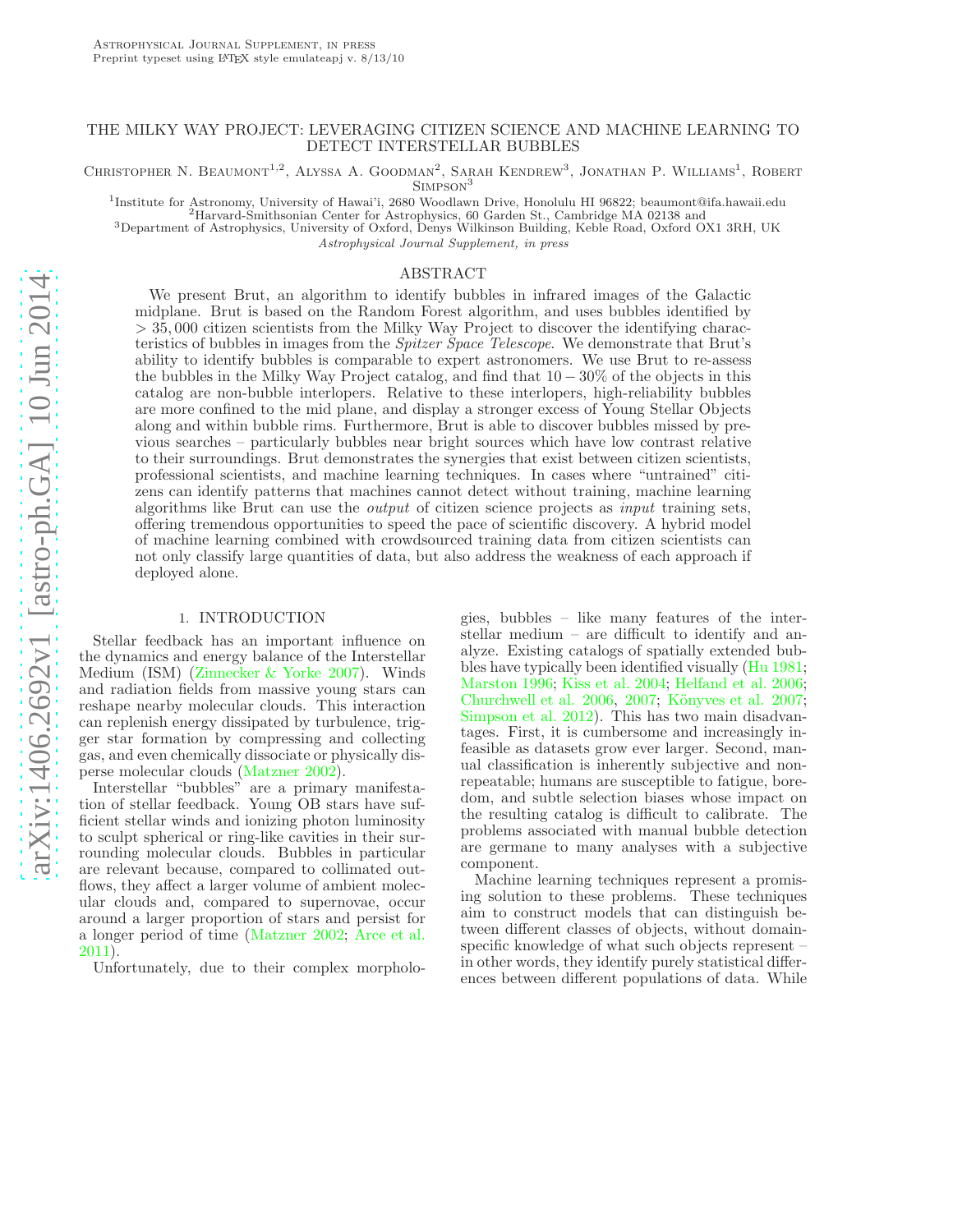such models are not typically useful as *scientific* models, they can be very effective as computational models to perform tasks like classification.

Our goal in this work is to apply machine learning techniques to the task of bubble detection, and to evaluate the potential of this approach. Using a catalog of known bubbles identified by the citizen scientists of the Milky Way Project [\(Simpson et al.](#page-23-7) [2012\)](#page-23-7), we "teach" an algorithm to identify bubbles in image data from the Spitzer Space Telescope. We describe the design of this algorithm, which we call Brut, in Section [2.](#page-4-0) In Section [3,](#page-10-0) we use a set of expert classifications to measure Brut's performance at bubble detection. In Section [4,](#page-12-0) we demonstrate that this detector produces useful probabilistic estimates for whether any particular image contains a bubble – these probabilities correlate well with how astronomers classify similar regions. We use this detector to look for biases and incompleteness in existing bubble catalogs. This analysis yields a new catalog of high-probability bubbles, and we explore how the ensemble properties of this catalog differ from the old catalog. In Section [5,](#page-19-0) we apply Brut to the task of discovering bubbles missing from current catalogs. In Section [6,](#page-21-0) we consider how this approach applies more generally to future data analysis problems in astronomy.

#### 1.1. Previous Work

Generally speaking, a bubble is a shell-like, 1-30 parsec-scale cavity in the ISM, cleared by a combination of thermal overpressure, radiation pressure, and stellar winds. The basic structure of a bubble is shown in Figure [1.](#page-3-0) Strömgren  $(1939)$ first derived the ionization structure around OBA stars in the ISM. Stellar radiation both ionizes and heats gas up to  $\sim 10^4$ K, creating a strong overpressure that drives expansion into the surrounding medium. This expansion creates an overdense shell of gas along the expansion front. [Castor et al.](#page-22-3) [\(1975\)](#page-22-3) and [Weaver et al.](#page-23-9) [\(1977](#page-23-9)) extended this analysis to include the effects of strong stellar winds from O and early B stars. The main effect of a stellar wind is to create a shocked, high-temperature  $(10^6$ K) region within the  $10^4$ K ionization region. This shock sweeps up additional material within the ionization region, potentially creating a second shell. Though the term "bubble" originally referred to cavities cleared by stellar winds, modern observational studies of "bubbles" tend to include both these objects and classical H ii regions. Furthermore, [Beaumont & Williams](#page-22-4) [\(2010\)](#page-22-4) demonstrated that many bubbles are embedded in relatively thin clouds, and more closely resemble rings than spheres. Throughout this paper, we use the term "bubble" broadly to refer to any ring- or shelllike cavity cleared by a young or main sequence star.

The Spitzer Space Telescope and its surveys of

the Galactic midplane –  $GLIMPSE$  [\(Benjamin et al.](#page-22-5) [2003\)](#page-22-5) and mipsgal [\(Carey et al. 2009\)](#page-22-6) – enabled comprehensive, statistical studies of bubbles in the Galaxy. Mid-infrared wavelengths are well-suited for bubble observations, as they penetrate deeper into the Galactic disk and match bubble emission features. Figure [1](#page-3-0) schematically depicts the observational signature of a bubble in *Spitzer* data. The interface between bubble shells and the ambient ISM excites polycyclic aromatic hydrocarbon (PAH) emission features, several of which fall within  $Spitzer's$  8 $\mu$ m bandpass. Bubble interiors often emit at  $24\mu$ m, due to emission from hot dust grains [\(Everett & Churchwell 2010\)](#page-23-10).

[Churchwell et al.](#page-22-1) [\(2006](#page-22-1)) and [Churchwell et al.](#page-22-2) [\(2007\)](#page-22-2) carried out the first search for bubbles in Spitzer images of the Galactic plane, yielding a catalog of some 600 bubbles located at  $|\ell| < 65^{\circ}$ ,  $|b| < 1^\circ$ . These objects were identified by four astronomers manually searching through 3.5-8.0  $\mu$ m images (they did not have access to 24  $\mu$ m images). [Churchwell et al.](#page-22-1) [\(2006\)](#page-22-1) noted that each astronomer possessed different selection biases, and cautioned that their catalog was likely incomplete.

In an attempt to overcome the inherent bias in manual classification, the web-based Milky Way Project [\(Simpson et al. 2012\)](#page-23-7) enlisted over 35,000 citizen scientists to search for bubbles in Spitzer data. The Milky Way Project (hereafter MWP) presented color-composite  $Spitzer$  images at  $4.5\mu$ m,  $8\mu$ m, and  $24\mu$ m, and asked citizen scientists to draw ellipses around potential bubbles. Figure [2](#page-3-1) shows two typical images presented to the public. Each image in the MWP was 800x400 pixels, with a pixel scale ranging between 1.35′′ and 6.75′′ per pixel. The citizen science effort produced a dramatically larger catalog of ∼ 5000 objects, nearly 10 times the number in the catalog of ∼ 600 shells cataloged by the four astronomers of the [Churchwell et al.](#page-22-1) [\(2006](#page-22-1), [2007\)](#page-22-2) surveys. The organizers of the MWP attribute this large increase to the 10,000-fold increase in human classifiers and the use of  $24\mu$ m data to further emphasize bubble interiors. They estimate the MWP catalog to be 95% complete, based on the falloff rate at which new objects were discovered. Still, they cautioned that this catalog is heterogenous, and probably affected by hard-to-measure selection biases.

#### 1.2. Manual and Automatic Classification in Astronomy

In terms of accuracy, humans still outperform computers in most image-based pattern recognition tasks (e.g., Zhang  $&$  Zhang 2010). Because of this, morphologically complex structures in the ISM (including supernova remnants, outflows, bubbles, H ii regions, molecular and infrared dark clouds, and planetary nebulae) are still traditionally cataloged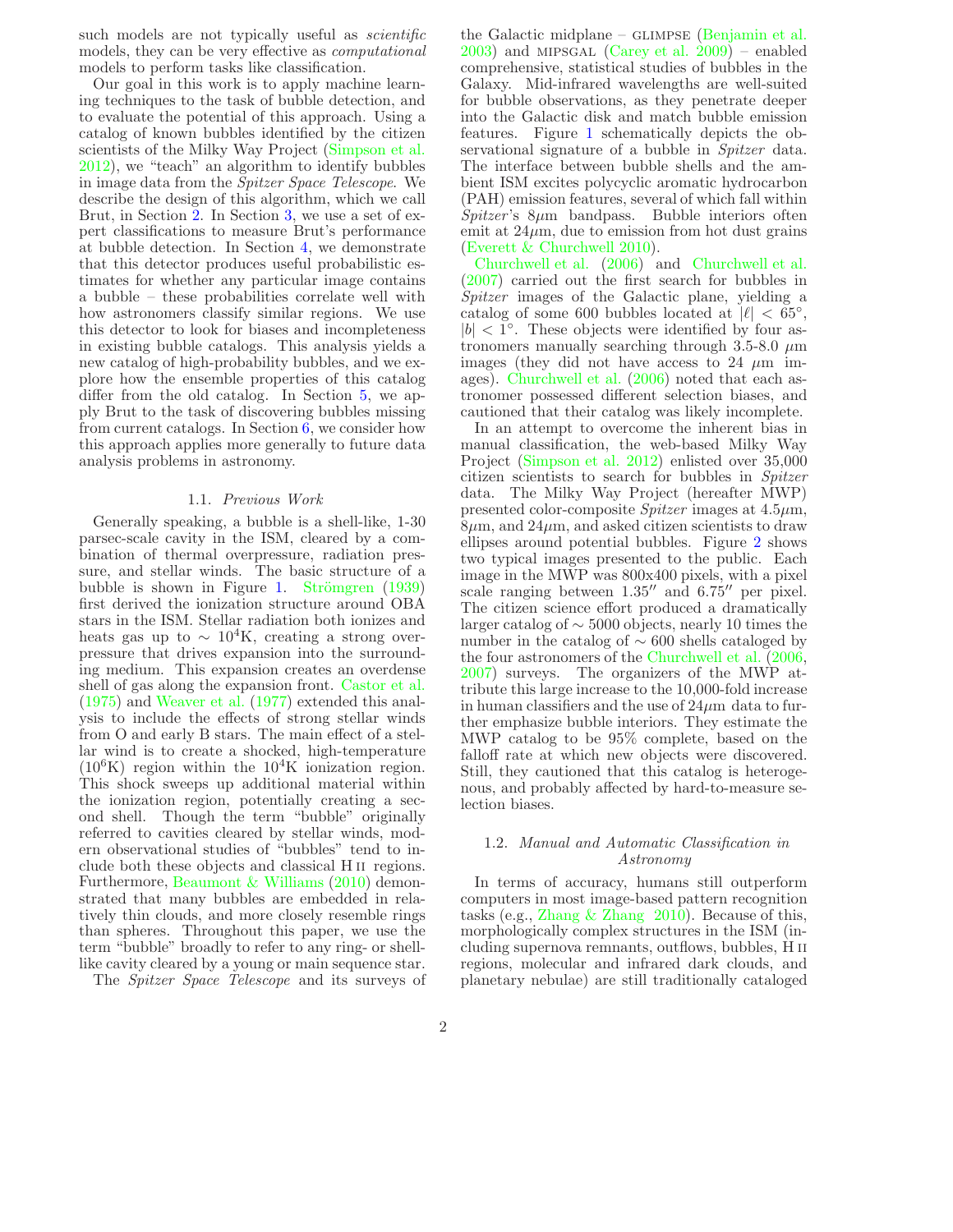

<span id="page-3-0"></span>ambient interstellar gas

Fig. 1.— Schematic structure of a bubble, adapted from [\(Freyer et al. 2003\)](#page-23-12). The red and green colors encode the typical morphology seen in Spitzer images, where green is assigned to  $\frac{8}{9} \mu m$  emission – dominated by PAH fluorescence – and red is assigned to 24  $\mu$ m emission – dominated by hot dust.



<span id="page-3-1"></span>Fig. 2.— Example images presented to Milky Way Project citizen scientists to identify bubbles. The images show  $4.5\mu m$ emission in blue,  $8\mu$ m emission in green, and  $24\mu$ m emission in red.

manually. Human classification has several disadvantages, however.

First, human classification is time consuming, and people-hours are a limited resource. Even by enlisting large communities of citizen scientists, data from next generation surveys will be too large to search exhaustively. For example, the  $> 35,000$  citizen scientists of the MWP classified roughly 45 GB of image data from Spitzer. Current and next-generation astronomical datasets are many thousands of times larger than this, suggesting tens of millions of citizen scientists would be needed for similar exhaustive searches through tera- and petabyte datasets.

Second, many scientifically important tasks are not suitable for enlisting the public. Part of the appeal of the MWP is due to the fact that the Spitzer images are beautiful, contain many bubbles, and are compelling to browse through. Searches for very rare objects, or tasks where the scientific justification is less apparent to a citizen scientist, may be less likely to entice large volunteer communities. [Raddick et al.](#page-23-13) [\(2013](#page-23-13)) considers the motivations of citizen scientists in greater detail.

Finally, manual classification is not easily repeatable, and hard to calibrate statistically. For example, it is unknown how well the consensus opinion among citizen scientists corresponds to consensus among astronomers. The MWP catalog does not include any estimate of the probability that each object is a real bubble, as opposed to another structure in the ISM.

Automatic classifications driven by machine learning techniques nicely complement human classification. Such an approach easily scales to large data volumes and is immune to some of the factors that affect humans, like boredom and fatigue. Furthermore, because algorithmic classifications are systematic and repeatable, they are easier to interpret and statistically characterize. Despite the structural complexity of the ISM, [Beaumont et al.](#page-22-7) [\(2011\)](#page-22-7) demonstrated that automatic classification algorithms can discriminate between different ISM structures based upon morphology.

There have been a few previous attempts to detect shell-like structures in the ISM using automated techniques. One approach involves correlating observational data with templates, to look for characteristic morphologies. [Thilker et al.](#page-23-14) [\(1998](#page-23-14)), for example, used positionposition-velocity templates of expanding shells to search for bubbles in H<sub>I</sub> data. This technique is also used by [Mashchenko & Silich](#page-23-15) [\(1995](#page-23-15)); [Mashchenko & St-Louis](#page-23-16) [\(2002\)](#page-23-16). Ehlerová & Palouš [\(2005,](#page-23-17) [2013\)](#page-23-18) pursued a more generic approach – they looked for the cavities interior to H i shells by identifying extended regions of low emission. [Daigle et al.](#page-22-8) [\(2003,](#page-22-8) [2007\)](#page-22-9) searched for H i shells by training a neural network to classify spectra as containing outflow signatures, based on a training set of spectra from known shells. They pass spectral cubes through this classifier, and look for connected regions of outflow signatures.

It is difficult to robustly classify ISM structures using templates, due to the heterogeneity and ir-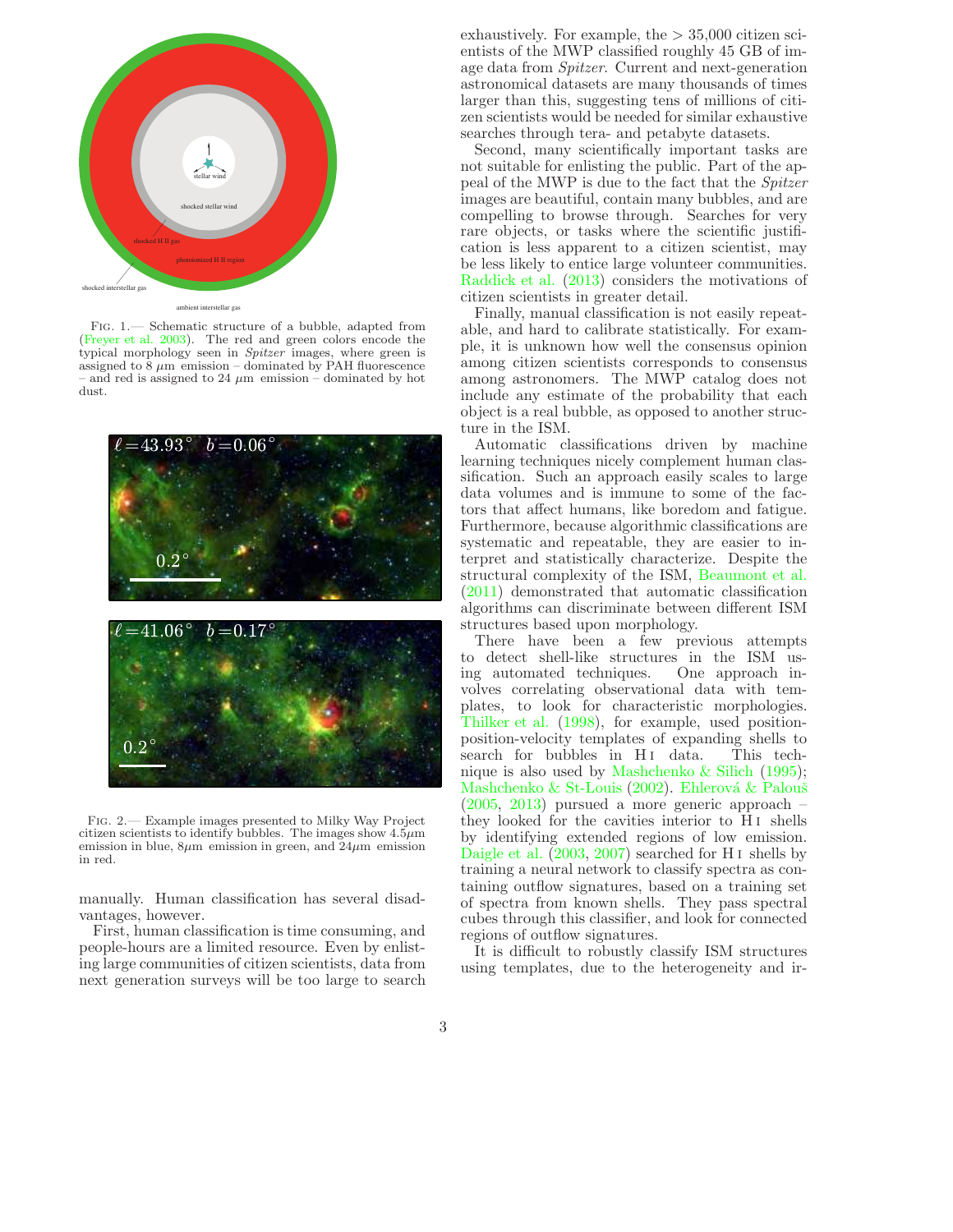

<span id="page-4-1"></span>FIG. 3.— Different astrophysical objects in the MWP catalog. a) "Canonical" wind-blown bubbles and HII regions. b) shells without 8  $\mu$ m PAH emission (likely supernovae or bubbles around evolved massive stars). c) generic ISM structures of unclear astrophysical origin.

regularity of the ISM – simple shapes like expanding spheres are often poor approximations to the true ISM. The method pursued by Ehlerová et al. is more robust in this respect but, as [Daigle et al.](#page-22-9) [\(2007\)](#page-22-9) noted, is only sensitive to fully-enclosed bubbles. Real bubbles are often broken or arc-like. In this respect the neural network approach that Daigle et al. pursue is an improvement, since neural networks make fewer hard-coded assumptions about the defining characteristics of a bubble, and instead use the data to discover discriminating features. There are a few drawbacks to this approach. First, Daigle et al.'s neural network classifies a single spectrum at a time, with no complementary information about the spatial structure of emission on the sky. Second, the neural networks in [Daigle et al.](#page-22-9) [\(2007\)](#page-22-9) are trained on data from 11 bubbles from the Canadian Galactic Plane Survey, and thus potentially biased towards the peculiarities of this small sample. Finally, neural networks have a large number of tunable parameters related to the topology of the network, and the optimal topology has a reputation for being difficult to optimize.

Compared to these efforts, the approach we pursue here is similar to the work of [Daigle et al.](#page-22-9) [\(2007\)](#page-22-9). However, our methodology differs in a few key respects. First, the MWP catalog provides a two orders-of-magnitude larger sample of known bubbles with which to train an automatic classifier. Second, we use the more recent random forest algorithm [\(Breiman 2001\)](#page-22-10), which has a smaller number of tunable parameters that are easier to optimize. Finally, we focus on detecting morphological signatures of shells in Spitzer data – infrared bubbles are visually more prominent than H<sub>I</sub> shells, and thus potentially easier to classify.

There are several reasons to do build a bubble classifier based on MWP data:

- 1. The automatic classifier is capable of producing quantitative reliability estimates for each bubble in the MWP catalog, potentially flagging non-bubble interlopers and leading to a cleaner catalog (Section [4\)](#page-12-0).
- 2. We can search for bubbles not detected by MWP citizen scientists (Section [5\)](#page-19-0).
- <span id="page-4-0"></span>3. We can treat this task as a case study for complex classification tasks in future datasets, where exhaustive manual classification will not be feasible (Section [6\)](#page-21-0).
	- 2. CLASSIFICATION METHOD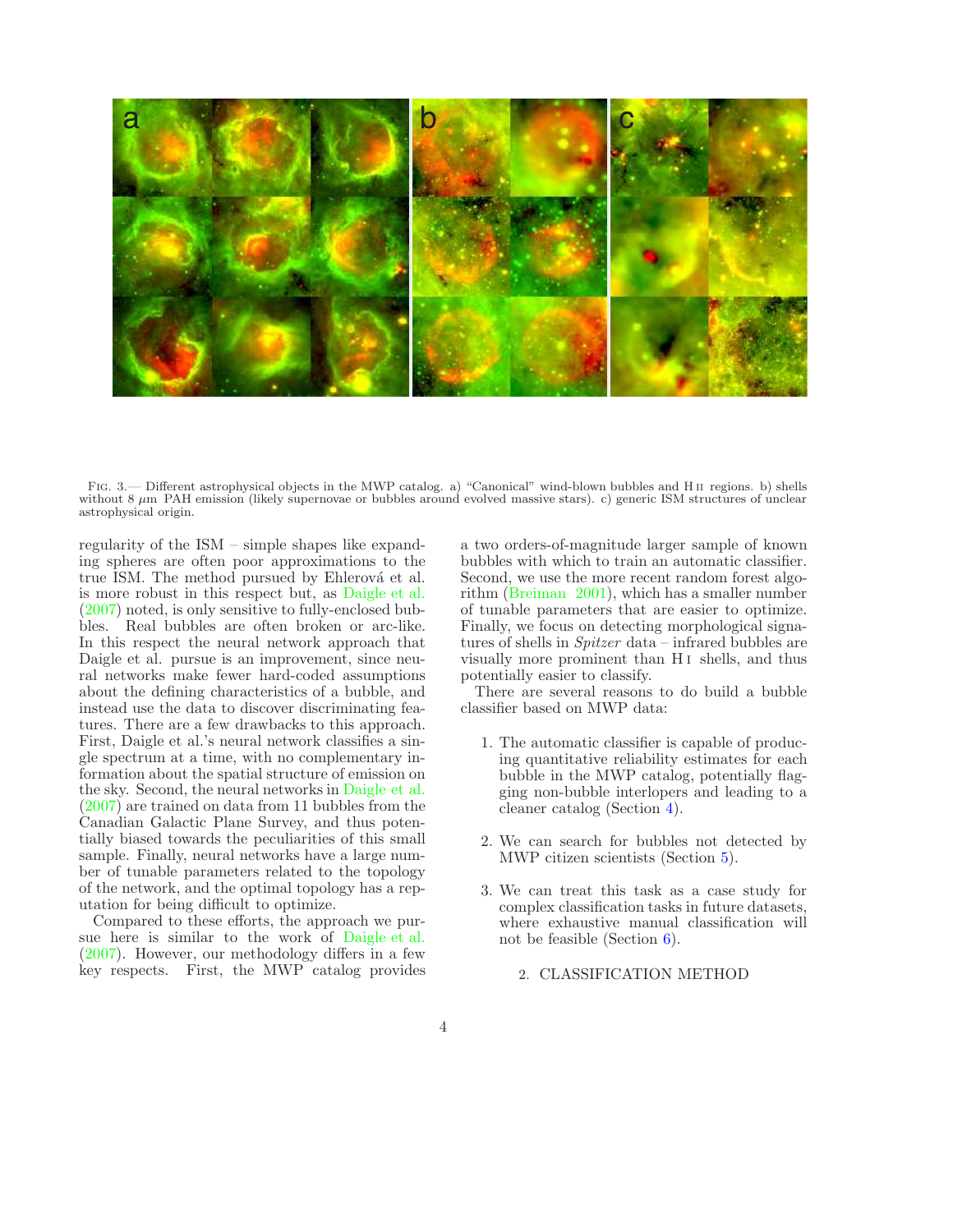Our goal is to use the set of citizen-scientistidentified bubbles to build an automatic detector that, when presented with a region of the sky in the Spitzer GLIMPSE and MIPSGAL surveys, accurately determines whether or not the image contains a bubble. Our approach, which we name  $Brut<sup>1</sup>$  $Brut<sup>1</sup>$  $Brut<sup>1</sup>$ , is an example of a supervised learning problem. Here is a brief overview of the task:

- 1. Build a representative training set of examples of bubble and non-bubble images. This will be derived from the MWP dataset.
- 2. Convert each example to a numerical feature vector that describes each object, and captures the difference between bubbles and nonbubbles.
- 3. Feed the training data to a learning algorithm to build a model.
- 4. Use a subset of the examples not used during training to optimize the tunable parameters (so-called hyper-parameters) of the learning algorithm.

#### 2.1. Random Forest Classification

Brut uses the Random Forest classification algorithm [\(Breiman 2001\)](#page-22-10) to discriminate between images of bubbles and non-bubbles. Random Forests are aggregates of a simpler learning algorithm called a decision tree. A decision tree is a data structure which classifies feature vectors by computing a series of constraints, and propagating vectors down the tree based on whether these constraints are satisfied. For example, Figure [4](#page-5-1) shows a simple decision tree for classifying animals as cats or not. Here, the feature vectors are four properties of each animal observed: number of legs, tails, height, and mass. Two example feature vectors are shown, and propagate to the outlined classification nodes. In the context of Brut, each classification object is a square region in the GLIMPSE survey. Each feature vector is a set of morphological properties extracted from one such region, and the decision tree predicts whether each region is filled by a bubble.

Decision trees are constructed using an input training set of pre-classified feature vectors. During tree construction, a quality heuristic is used to rate the tree. A few heuristics are common, which consider both the classification accuracy and the complexity of the tree itself – highly complex trees are more prone to over fitting, and thus disfavored (Ivezić et al.  $2014$ ). We treat the choice of specific heuristic as a hyper-parameter, which we discuss below. Decision trees are constructed one node at a time, in a "greedy" fashion. That is, at each step

Cat: [legs: 4, tails: 1, height: 20cm, mass: 2kg] Wolf: [legs: 4, tails: 1, height: 150cm, mass: 80kg]



<span id="page-5-1"></span>Fig. 4.— Schematic example of a decision tree, to classify observations of animals as cats or not. Two feature vectors are shown at the top, and their classifications are shown as the red and blue outlined nodes of the decision tree.

in the learning process, a new boolean constraint is added to the tree, to maximally increase the score of the quality heuristic. This process repeats until the quality heuristic reaches a local maximum.

On their own, decision trees are prone to overfitting the training data by adding too many nodes. In a more traditional fitting context, this is analogous to adding too many terms to a polynomial fit of noisy data – in both situations, the model describes the input data very well, but does not generalize to new predictions. Random Forests were designed to overcome this problem [\(Breiman 2001](#page-22-10)). Random forests are ensembles of many decision trees, built using different random subsets of the training data. The final classification of a Random Forest is simply the majority classification of the individual trees. Since over-fitting is sensitive to the exact input data used, each individual tree in a Random Forest over-fits in a different way. By averaging the classifications of each tree, the Random Forest mitigates over-fitting. Random Forests have proven effective in many machine learning contexts [\(Kuhn & Johnson 2013\)](#page-23-20).

In addition to good performance and robustness against over fitting, the Random Forest algorithm has several other advantageous properties: it is possible to interpret how important each element in the feature vector is to the classification (Section [2.7\)](#page-9-0), the algorithm naturally ignores irrelevant elements of the feature vector, and it is conceptually and computationally simple.

It is worthwhile to compare the properties of learning algorithms like the Random Forest classifier to more traditional, "parametric" models com-

<span id="page-5-0"></span><sup>1</sup> <http://github.com/ChrisBeaumont/brut>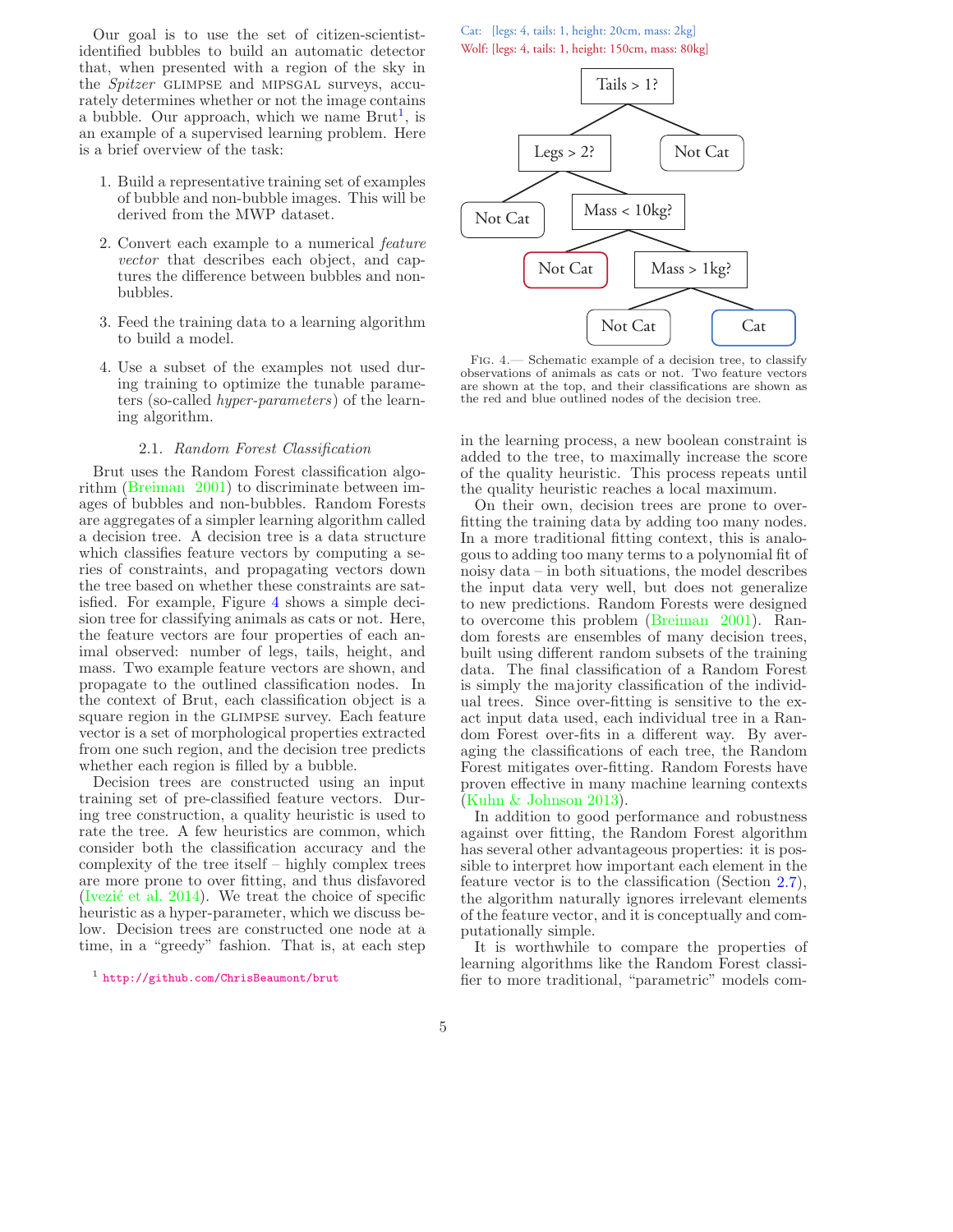monly used in astronomy. Parametric models are often constructed by hand, and derived from an underlying astrophysical model – the fit to the power spectrum of the Cosmic Microwave Background is a quintessential example of such a model. The structure of a Random Forest model, on the other hand, is set by the clustering properties of the data themselves. The main advantage of the Random Forest approach is that the complexity of the model is to a large extent driven by the complexity of the training data. That is, Random Forests can model complex morphological differences between bubble and non-bubble images, which would otherwise be difficult to express in a manually-constructed model of bubble structure. This is a crucial property when considering the irregularity of the ISM.

#### 2.2. Feature Extraction

<span id="page-6-2"></span>The individual "objects" that Brut classifies are square regions of the sky, and the goal of the classifier is to determine whether each region is filled by a bubble. Each field is identified by 3 numbers: the latitude and longitude of the center of the field, and the size of the field. We decompose the GLIMPSE survey coverage into fields of 18 different sizes, logarithmically spaced from  $0.02^\circ$  to  $0.95^\circ$ . At each size scale, we define and classify an overlapping grid of fields. Neighboring tiles in this grid are separated by 1/5 of the tile size.

As a preprocessing step, we extracted two-color postage stamps for each field (at  $8 \mu m$  and  $24 \mu m$ ), and resampled these postage stamps to (40x40) pixels. Following a scheme similar to [Simpson et al.](#page-23-7) [\(2012\)](#page-23-7), these images were intensity clipped at the 1 and 97th percentile, normalized to maximum intensity of 1, and passed through a square root transfer function. The intensity scaling tends to do a good job of emphasizing ISM structure, making bubbles more visible to the eye. Likewise, the (40x40) pixel resolution was chosen because it is reasonably small, yet has enough resolution that postage stamps of known bubbles are still recognizable as such by humans. Figure [5](#page-6-0) shows four preprocessed fields to-wards known bubbles<sup>[2](#page-6-1)</sup>. The goal of preprocessing is to standardize the appearance of bubbles as much as possible, across different size scales and ambient intensities. All subsequent stages of Brut work exclusively with these images, as opposed to the unscaled pixel data.

The input to a Random Forest classifier is a numerical feature vector that describes the properties of each region. The ideal feature vector captures the differences between each class of objects, so that objects from different classes occupy different subregions of feature space. Designing an effective fea-



Fig. 5.— Examples of preprocessed images for fields towards four known bubbles.

<span id="page-6-0"></span>ture vector is often the most important determinant of classification performance.

The most obvious choice for a feature vector is simply the numerical value of the pixels in each preprocessed postage stamp. This turns out to be a poor choice, because extended objects like bubbles are characterized by correlations between hundreds or thousands of pixels, and any individual pixel is virtually irrelevant to the classification task. Machine learning algorithms generally perform better when individual elements of the feature vector are more important to the classification, and less dependent on the value of other feature vector elements.

Our feature vectors have been designed based on insights in the automated face detection literature [\(Viola & Jones 2001\)](#page-23-21). The basic strategy is to encode a very large number (∼40,000) of generic statistics about image structures at various positions and scales. This strategy seems to be more effective than trying to tune a feature vector to the specific object being identified. While most elements in the feature vector will have no predictive power in the classification, the Random Forest classifier is capable of ignoring this information, and finding the elements in the feature vector with the most predictive power.

The following quantities are extracted from each postage stamp, and concatenated to form a feature vector.

1. The wavelet coefficients from the Discrete Cosine and Daub4 wavelet transforms [\(Press et al. 2007\)](#page-23-22). These coefficients represent the weights used in representing an image as a linear combination of basis func-

<span id="page-6-1"></span> $^{\rm 2}$  other figures in this paper use the same intensity scaling scheme, but use a (200x200) pixel resolution for presentation purposes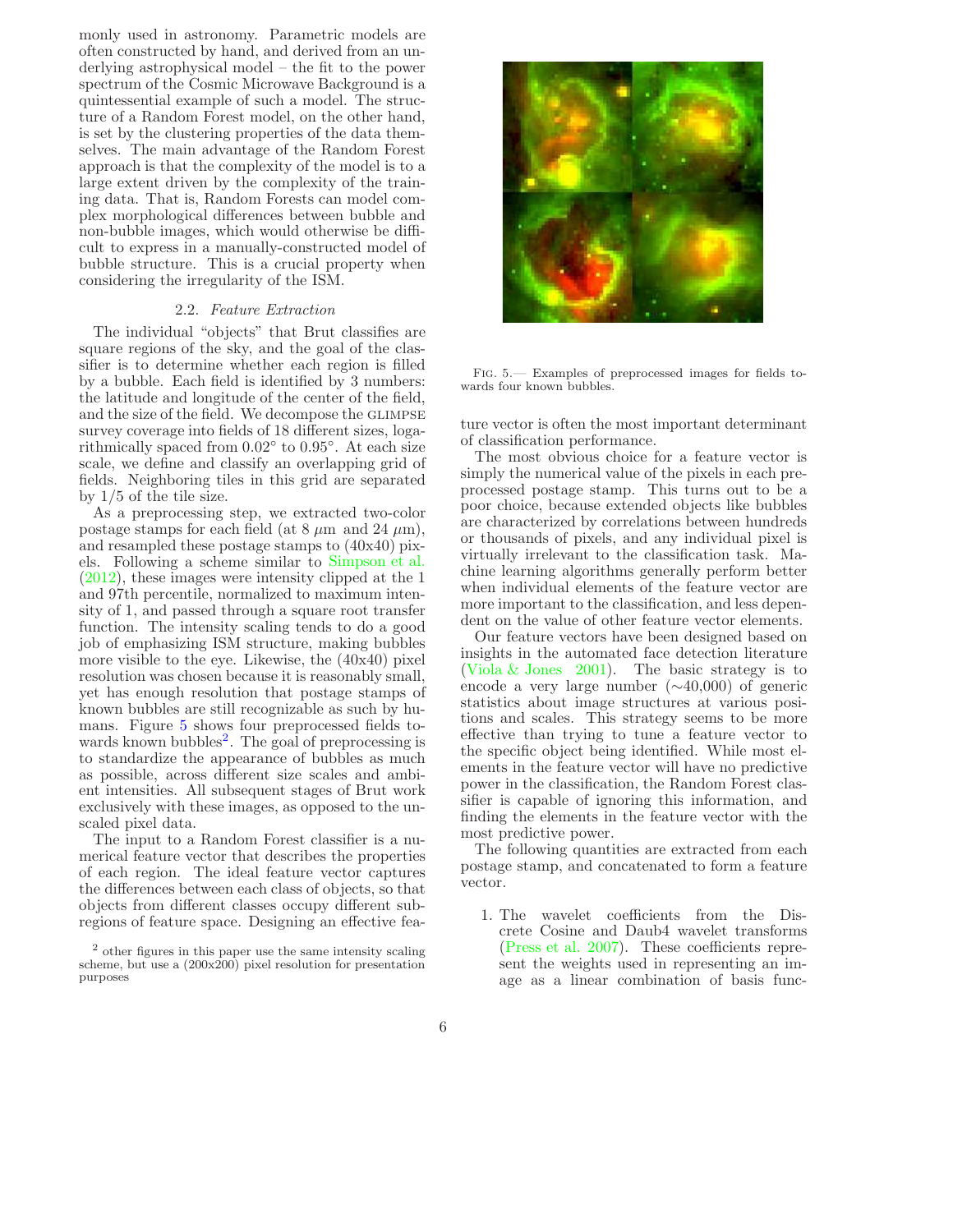tions. The basis functions in the Discrete Cosine transform are cosine functions, and thus encode information about power at different spatial frequencies. By contrast, the Daub4 wavelets are spatially compact, and thus better encode spatially-isolated structures in an image. These wavelet-derived features resemble the features employed for face detection [\(Viola & Jones 2001\)](#page-23-21).

- 2. The image dot product<sup>[3](#page-7-0)</sup> of each image with  $49$ template images of circular rings of different size and thickness. Bubbles are morphologically similar to these templates, and tend to have larger dot products than a random intensity distribution. All ring templates are centered within the postage stamp. They span seven radius values ranging from 1-20 pixels, and seven thicknesses (2, 4, 6, 8, 10, 15, and 20 pixels).
- 3. The byte size of each compressed postage stamp image – images substantially more or less smooth than a bubble compress to smaller and larger files, respectively.
- 4. The DAISY features of the image [\(Tola et al.](#page-23-23) [2010\)](#page-23-23). DAISY features are derived from measurements of local intensity gradients, and encode information about simple shapes in images; they are conceptually similar to edge detection filters.

We arrived at these specific feature vectors through experimentation, because they empirically yield effective classifications. Feature vector design is often the most subjective component of many machine learning tasks, and other features may better model the differences between bubbles and nonbubbles.

#### 2.3. Edge-of-field limitations

<span id="page-7-1"></span>We found that classification performance improved if, in addition to extracting feature vectors at a single  $(\ell, b, d)$  field, we also extracted features at  $(\ell, b, 2 \times d)$ ,  $(\ell, b, d/2)$  and  $(\ell, b + d/2, d)$  – here, d is the bubble diameter. This ensemble of fields gives the classifier context about the region surrounding a bubble.

Thus, in our approach, Brut extracts feature vector information from a region of the sky twice as large as the field it is classifying. This imposes a latitutde-dependent limit on the largest field Brut is able to classify. Because the GLIMPSE coverage is limited to  $|b| < 1^\circ$ , fields where  $|b| + d > 1^\circ$ partially fall outside the survey area. We cannot derive proper feature vectors for these regions, and

thus bubbles like this are undetectable by Brut. We return to this fact in Section [4.](#page-12-0)

#### 2.4. Training Data

Building a Random Forest requires providing a set of pre-classified feature vectors. The MWP catalog is a natural choice for building such a training set. However, as shown in Figure [3,](#page-4-1) the catalog as a whole contains many examples of objects that are not bubbles, and can compromise the training process. Thus, we manually curated a list of 468 objects in the MWP catalog which were clear examples of bubbles. We focus our attention on objects in the large bubble catalog, which contains 3744 out of 5106 total bubbles, with semimajor axes  $a \geq 13.5''$ [\(Simpson et al. 2012\)](#page-23-7). We focus on the large bubble catalog since the web interface used to build the small catalog was different, and may have different selection biases. The largest bubble in the MWP catalog has a semi major axis  $a = 10.3'$ . This upper limit is set by the widest-field images presented to citizen scientists – we discuss an implication of this cutoff in Section [4.](#page-12-0) The full training set of positive examples is obtained by extracting a field centered on each of these 468 clean bubbles, with a size equal to the major axis of each bubble.

Training also requires an example set of nonbubbles. In principle, any random region of the sky that doesn't overlap an object in the MWP catalog is a candidate negative example – while some of these fields actually contain bubbles not in the MWP catalog, they are rare enough that they don't impact the training. However, we found that selecting negative examples at random was sub-optimal. The reason for this is that most random fields are nearly empty, and easily distinguished from fields with bubbles. Classifiers generated from such a dataset incorrectly labeled nearly any field containing ISM structure as a bubble.

A better set of negative examples includes more fields containing structure (Figure  $6$ ). We built such a collection in a bootstrapped fashion. We began with a random set of negative fields, distributed uniformly in latitude and longitude, with sizes drawn from the size distribution of the positive training set. We trained a classifier with these examples and used it to scan 20,000 bubble-free regions. We then discarded half of the initial negative examples (those classified most confidently as not containing bubbles), and replaced them with a random sample of the mis-classified examples. We repeated this process several times, but found that one iteration was usually sufficient to build a good set of training data.

Our final training set consists of 468 examples of bubbles identified by the Milky Way Project, and 2289 examples of non-bubble fields. We found that an approximate five-fold excess of negative exam-

<span id="page-7-0"></span><sup>&</sup>lt;sup>3</sup> i.e., the sum of the pixel-by-pixel product of two images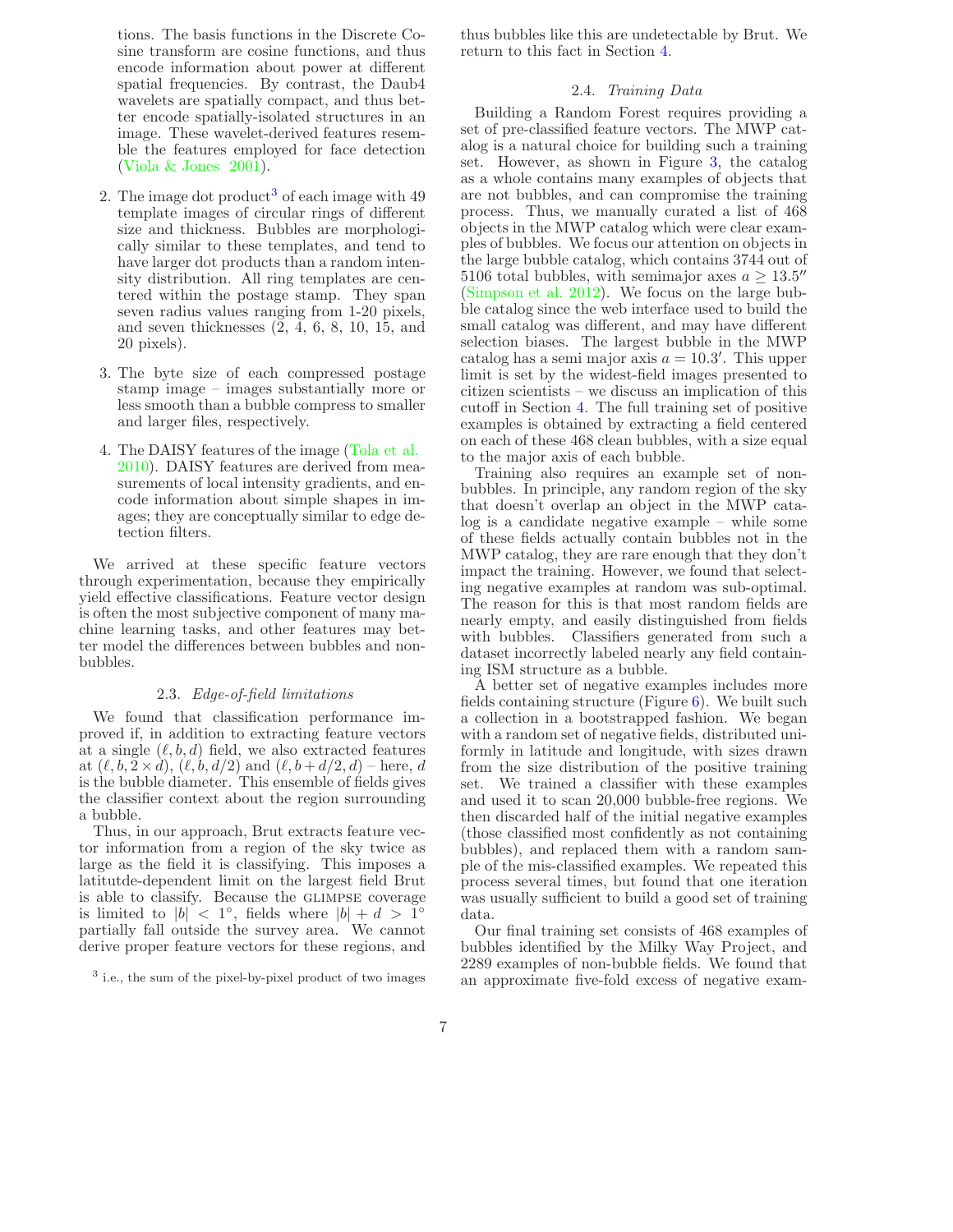ples yielded a more discriminating classifier with lower false positive rates, compared to a training set with equal number of positive and negative examples. Likewise, using dramatically more negative examples compromised the classifier's ability to positively identify known bubbles. The number of positive examples was set by the number of clear bubbles in the Milky Way Project catalog itself (as judged by the lead author).





Fig. 6.— Examples of typical randomly selected negative examples (left), and "hard" examples (right). Including more hard examples produces more discriminating classifiers.

#### <span id="page-8-0"></span>2.5. Partitioning the Classifier

<span id="page-8-2"></span>Instead of building a single Random Forest classifier, we trained three forests on different subsets of the sky. Each forest was trained using examples from 2/3 of the glimpse survey area, and used to classify the remaining 1/3. The motivation for doing this is to minimize the chance of over-fitting, by ensuring that the regions of the sky used to train each classifier do not overlap the regions of sky used for final classification.

The training zones used to classify each forest are interleaved across all longitudes. For example, Fig-ure [7](#page-8-1) depicts how the  $0^\circ < \ell < 10^\circ$  region is partitioned – the shaded regions denote the portion of the sky used to train each forest, and the white region shows the zone each forest is responsible for classifying.

#### 2.6. Hyperparameter Optimization



<span id="page-8-1"></span>Fig. 7.— Illustration of the zones used to train each Random Forest. Each forest is trained using the data from the shaded regions in its zone, and used to classify the light regions.

The Random Forest algorithm has a small number of tunable parameters:

- 1. The heuristic used to measure classification quality when building a decision tree. We considered three heuristics: the Gini impurity, information gain, and gain ratio criteria. All of these provide similar measurements of how well a Decision tree partitions a training dataset – (Ivezić et al. 2014) discuss these criteria in greater detail.
- 2. The number of individual decision trees to include in the Random Forest. We considered forests with 200, 400, 800, and 1600 trees.
- 3. A stopping criterion, when building individual decision trees. If this criteria is set to one, new nodes will always be added to a tree, until the quality heuristic reaches a local maximum. If this number is set to a value  $c > 1$ , then it prevents a subtree from being added to a given node in the decision tree unless at least c training examples propagate to that node. This criteria can suppress over-fitting in individual trees, though it seems to be less important in the context of Random Forests. We considered values of 1, 2, and 4.

We explored the impact of these hyperparameter settings via cross validation. During cross validation, we split the training examples into two groups: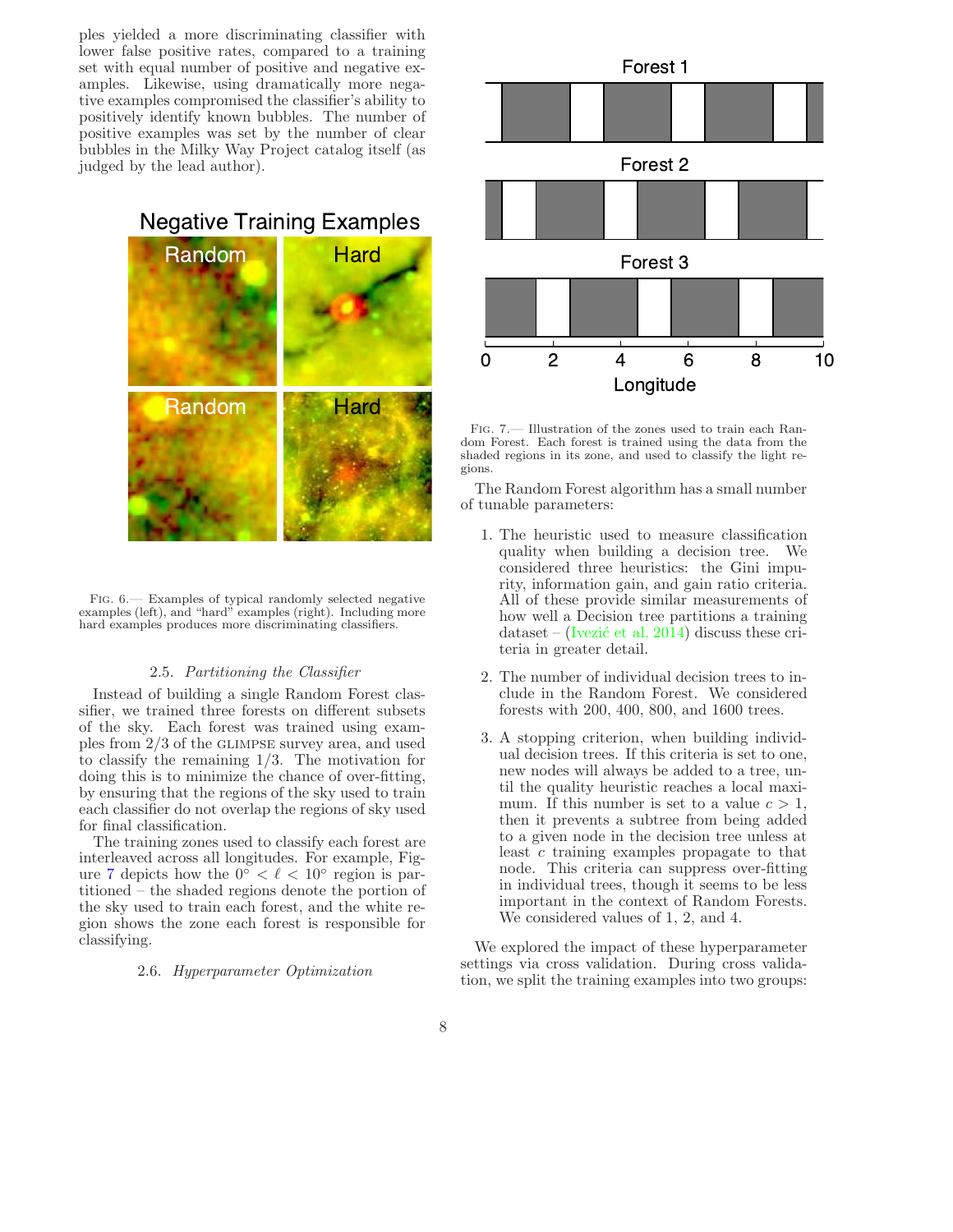TABLE 1 Feature importances

<span id="page-9-1"></span>

| Feature Category | Total Importance<br>Mean Importance |       |
|------------------|-------------------------------------|-------|
| ring             | 0.945                               | 1.000 |
| compression      | 1.000                               | 0.014 |
| wavelet          | 0.010                               | 0.292 |
| daisy            | 0.007                               | 0.085 |

a primary set with 154 bubble examples and 1462 non-bubble examples, and a validation set of 157 bubble and 10000 non-bubble examples. We trained a Random Forest with a particular choice of hyper parameters, and measured the accuracy and falsepositive rate of the classifier on the validation set. We found that a forest using the Information Gain heuristic, 800 trees, and  $c = 4$  yielded the best performance. The quality heuristic and forest size are stronger determinants of classification performance than c. Classifier performance largely converged at 800 trees. While forests with 1600 trees did no worse than 800-tree forests, classification time was twice as slow. Once we converged on an optimal set of hyperparameters, we trained the final three Random Forest classifiers using the scheme discussed above.

#### 2.7. Feature Importance

<span id="page-9-0"></span>The Random Forest algorithm measures the importance of each element in the feature vector during training. Intuitively, elements in the feature vector which appear in a large number of nodes (see Figure [4\)](#page-5-1) are more important to the classification. Likewise, elements which appear closer to the root of the tree are more important, since a larger fraction of examples propagate through those nodes. More formally, feature importance is defined by the average improvement in the quality heuristic for all nodes associated with a feature, weighted by the number of training examples which propagate through those nodes. Feature importance is more meaningful in a relative sense than an absolute sense – features with higher importance scores have a greater impact on the behavior of the decision tree.

Table [1](#page-9-1) summarizes the importance of each category of features used in Brut – it shows the average and sum of the importances for all feature elements in each category. Both columns are normalized by the maximum importance value. The features derived from ring templates have the highest total importance – this is further evidenced by the fact that 19 out of the 20 most important single features are ring features (the 15th most important feature is a wavelet feature). While the average importance of the compression feature is slightly greater, there are far fewer compression features than ring features.

#### 2.8. Using the classifier

To classify a region after training, we compute the feature vector and dispatch it to one of the three random forests (depending on longitude, as discussed in Section [2.5\)](#page-8-2). The forest produces a classification score between -1 and 1. This number is equal to the fraction of trees in the forest which predict the feature vector is a bubble, minus the fraction of trees which predict it is not. This score provides more information than a simple binary classification, as it gives some sense of the confidence of the classification. Furthermore, one can adjust the threshold that defines when an object is considered to be a bubble. When building a set of bubbles detected by Brut, increasing this threshold removes bubbles with lower classification scores. Ideally this increases the reliability of the catalog – since the remaining bubbles have higher scores and judged by the classifier to be clearer bubbles – at the cost of completeness.

One standard way to summarize the performance of a classifier is to plot the false positive rate (fraction of negative examples incorrectly classified) versus the true positive rate (fraction of bubbles correctly classified) as the threshold varies. This is called the Receiver Operating Characteristic, and is shown for the three classifiers in Figure [8.](#page-10-1) The false positive rate is measured by classifying  $\sim 50,000$ random negative fields, and the true positive rate is measured using the 468 known bubbles in the training set – note however that, given our partitioning strategy, each of these bubbles is classified by a forest that has not seen this example before. Also recall that the set of bubbles in this test set were selected because they are very well defined. Thus, Figure [8](#page-10-1) overestimates the true positive rate when presented with more ambiguous bubbles. We compare the performance of the classifier on more representative bubbles in Section [3.](#page-10-0)

The second forest has a slightly worse performance curve – at a true positive rate of  $80\%$ , the forest that classifies zone 2 has a false positive rate about twice that of the other forests. In absolute terms, this false positive rate of 0.0005 corresponds to six false positives out of the 13,000 test examples classified by this forest.

#### 2.9. Building a Catalog

<span id="page-9-2"></span>Using our automatic bubble classifier to conduct a full search for bubbles in *Spitzer* data is straightforward. The main task involves scanning the classifier across the glimpse survey footprint at different size scales, as described in Section [2.2.](#page-6-2) The classifier assigns a score to each field of view, as discussed in the previous Section. To convert this continuous score into a binary "bubble/not-bubble" classification, we can choose a numerical threshold, and consider any score above this threshold to be a bubble detection.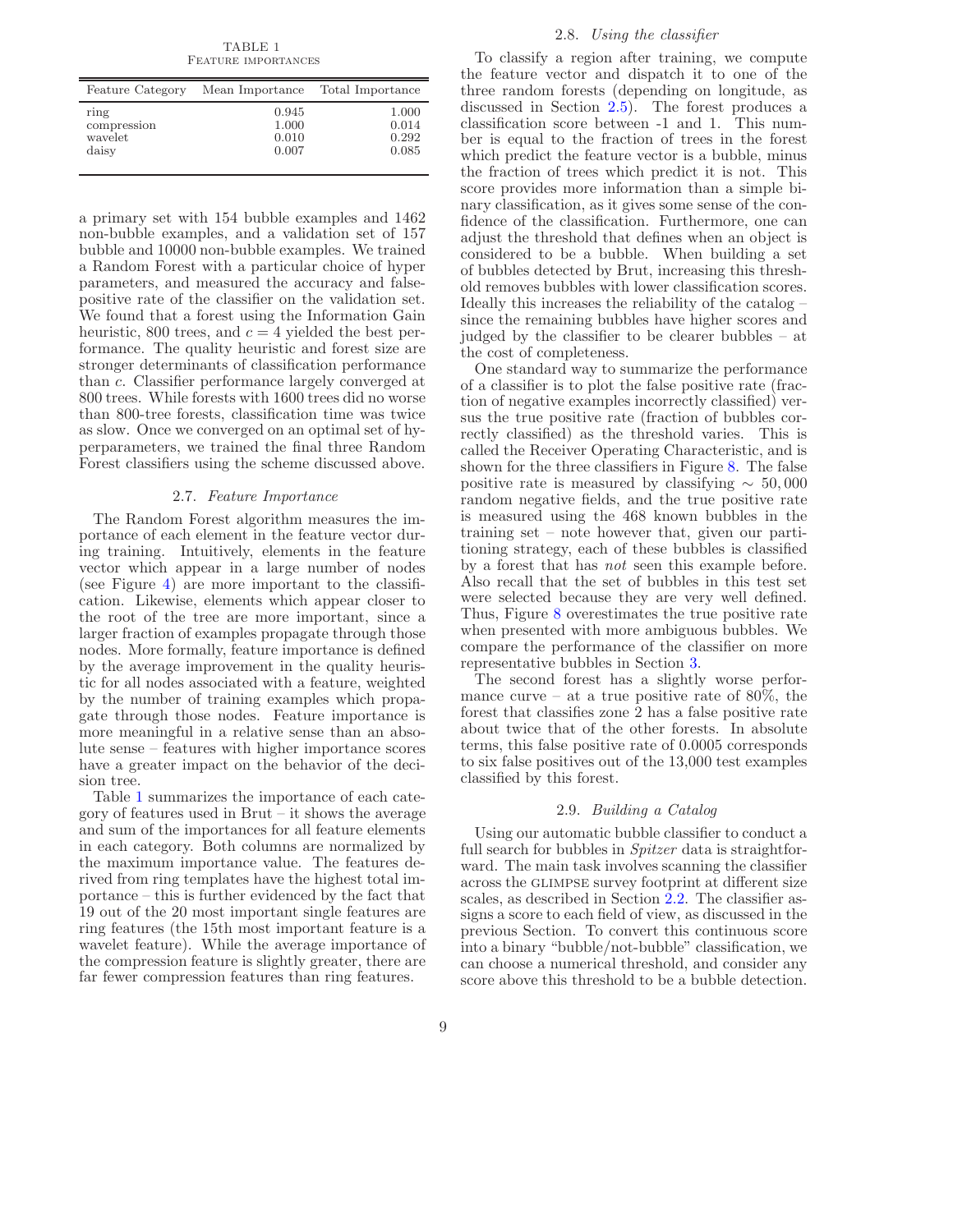



Fig. 8.— The tradeoff between false positive rate and true positive rate, for the three Random Forests in Brut. Each classifier is trained using a different zone, depicted in Figure [7.](#page-8-1)

<span id="page-10-1"></span>From Figure [8,](#page-10-1) the choice of this threshold sets the tradeoff between completeness (high true positive rate) and reliability (low false positive rate). Because different scientific applications have different requirements on completeness and reliability, it's useful to set this threshold on a per-analysis basis. As we also discuss shortly, we can turn these confidence scores into probabilistic estimates that an expert would consider the region to be a bubble, by calibrating against expert classifications.

Note that Brut only attempts to determine the location and size of bubbles. Citizen scientists, on the other hand, were able to constrain the aspect ratio, position angle, and thickness of each object.

In practice, the classifier is insensitive to small adjustments to the size or location of the field. As a result, bubbles are usually associated with a cluster of fields that rise above the detection threshold (the white circles in Figure [9\)](#page-10-2). We follow a simple procedure to merge these individual detections. Given a collection of raw detections, this procedure identifies the two nearest locations at similar scales, and discards the location assigned a lower score by the classifier. This process repeats until no two fields are close enough to discard. Two fields are close enough to merge if they are separated by less than the radius of either field, and have sizes that differ by less than 50%. The red circle in Figure [9](#page-10-2) shows the result of merging detections.

This practice works well for isolated bubbles, but

<span id="page-10-2"></span>Fig. 9.— An illustration of how Brut merges multiple bubble detections. Each white circle is a location with a high Brut score. The red circle is the region with the highest brut score, and is used as the final detection.

occasionally fails for bubble complexes with multiple, overlapping bubbles. A more sophisticated clustering analysis may well perform better in this situation.

#### 3. EXPERT VALIDATION

<span id="page-10-0"></span>To evaluate the performance of Brut, we need a set of "ground truth" classifications. However, to some extent identifying bubbles in Spitzer images is inherently subjective. While the objects in Figure [3a](#page-4-1) are unambiguously associated with star formation, other sources are not. In some cases – particularly irregular bubbles, or those with faint or no 24  $\mu$ m emission – it is unclear whether cavities seen in 8  $\mu$ m data are actively sculpted by young stars, or merely coincidentally ring-like structures in the ISM.

The subjectivity of bubble identification has received only limited attention. The MWP catalog includes a "hit rate" measurement that lists the fraction of citizen scientists who identify a specific bubble, relative to the total number of users who viewed an image containing that bubble. However, as discussed above, the MWP catalog contains many objects besides bubbles. Thus, while the hit rate communicates how visually salient a particular ISM feature appears to MWP users, it does not directly convey how much consensus astronomers have about the astrophysical nature of that feature.

To better measure the level of expert consensus in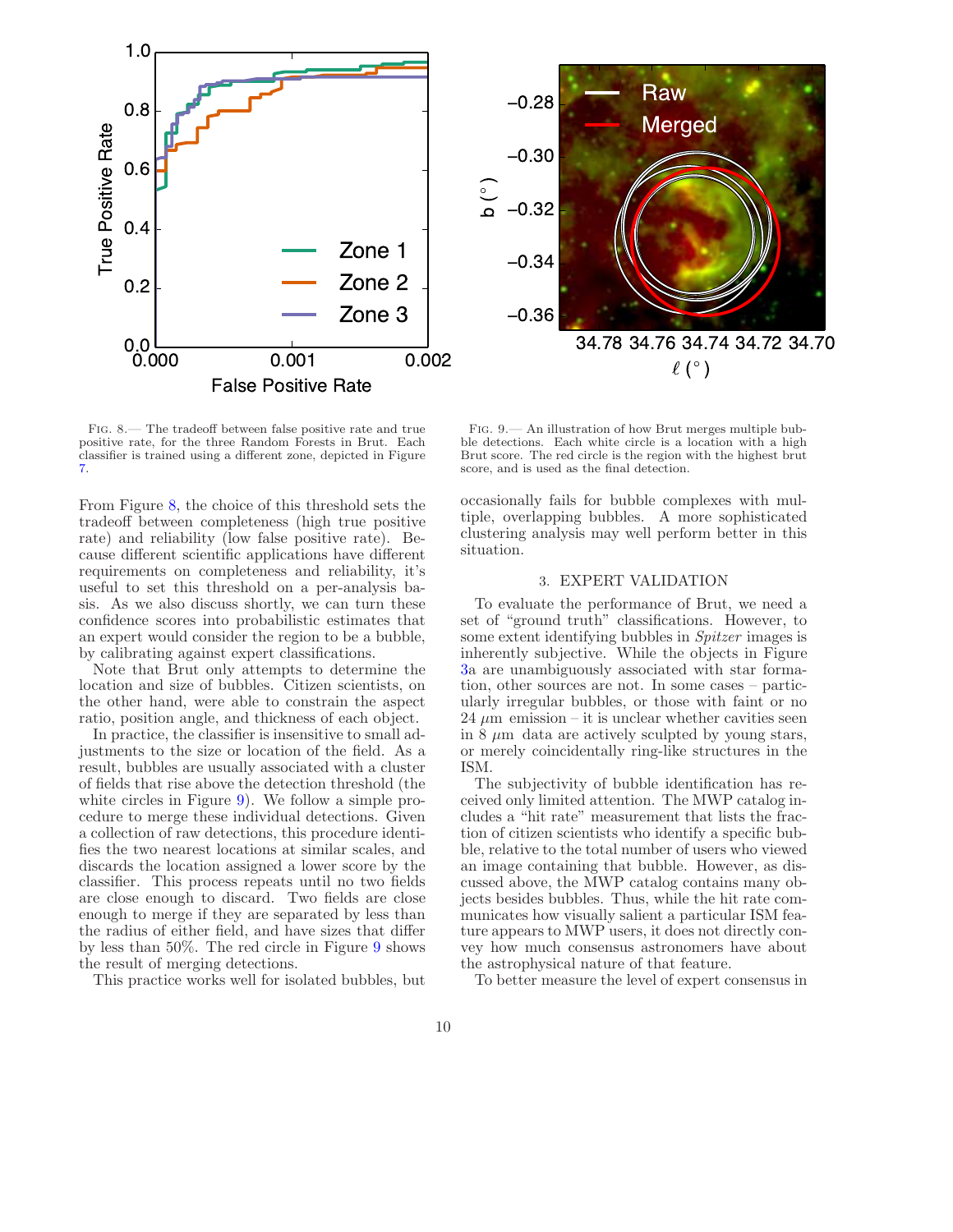bubble identification, we conducted a small online survey. The astronomer participants of this survey were presented with a sequence of 92 Spitzer images at three zoom levels and two contrast settings. They were asked to assign each image to one of three categories: clear examples of bubbles or H ii regions, ambiguous or irregular bubbles, or Nonbubbles. Appendix A discusses the survey setup in more detail. We chose approximately 100 test images to keep the exercise short, and minimize fatigue. We further minimized the effects of fatigue by presenting examples to each expert in random order.

#### <span id="page-11-1"></span>3.1. Validation of the Milky Way Project Catalog

Of the 92 images in the expert survey, 45 were a random subset of objects in the MWP catalog (the remaining fields are discussed in the next section). Figure [10](#page-11-0) shows the voting breakdown for these objects. Each row corresponds to a single image, and the red, orange, and blue bars show the fraction of experts who classified the image in each category. We call attention to several aspects of this distribution:

- 1. Only  $15\%$  of these objects 7 out of  $45$  were unanimously classified as clear bubbles – this number increases to about 50% if all irregular and ambiguous objects are optimistically treated as bubbles.
- 2. About  $25\%$  of the objects  $-12$  out of  $45$   $$ are judged by a plurality of experts to be irregular, ambiguous, or non-bubbles – that is, objects which are less likely to be the result of a young star sculpting the surrounding ISM. While some of these regions might be other interesting astrophysical objects like supernova remnants, most appear to be coincidental arclike structure in the ISM, not convincingly sculpted by young stars.
- 3. The most popular category for each object is chosen by 70% of experts on average. In other words, when using *Spitzer* images, determining the "true" nature of a typical object in the MWP catalog is subjective at the 30% level. Citizen scientists, by comparison, exhibit much lower levels of agreement; the average hit-rate for these objects is 20%.

Is it possible to determine which of the remaining objects in the MWP catalog would likely be rejected as interlopers by experts? The hit rate of each object in the catalog might correlate with expert opinion, and be a useful filter. Likewise, the confidence score computed by Brut might identify interlopers. Figure [11](#page-13-0) plots the citizen's hit rate and Brut's confidence score compared to the expert classification. The Y position of each point denotes the

**MWP Sample** 



Object

<span id="page-11-0"></span>Fraction of votes

Fig. 10.— The distribution of expert classifications for 41 objects in the MWP bubble catalog. Each row corresponds to an image, and the colored bars in that row indicate the fraction of experts who categorized the image as a Bubble (blue), Irregular or Ambiguous Bubble (orange), and Non-Bubble (red).

level of consensus for each object – the percentage of experts who chose the plurality category. Both metrics partially separate bubbles from the other categories. The hit rate is more effective at penalizing orange and red objects, which are confined to hit rate  $\langle 0.2 \rangle$  in panel a. On the other hand, the hit rate is ineffective at isolating bubbles with high expert consensus. The Brut score is more effective at identifying these high-consensus bubbles, which is apparent by the cluster of blue points in the upper right corner of panel b. We also plot in Figure [11c](#page-13-0) a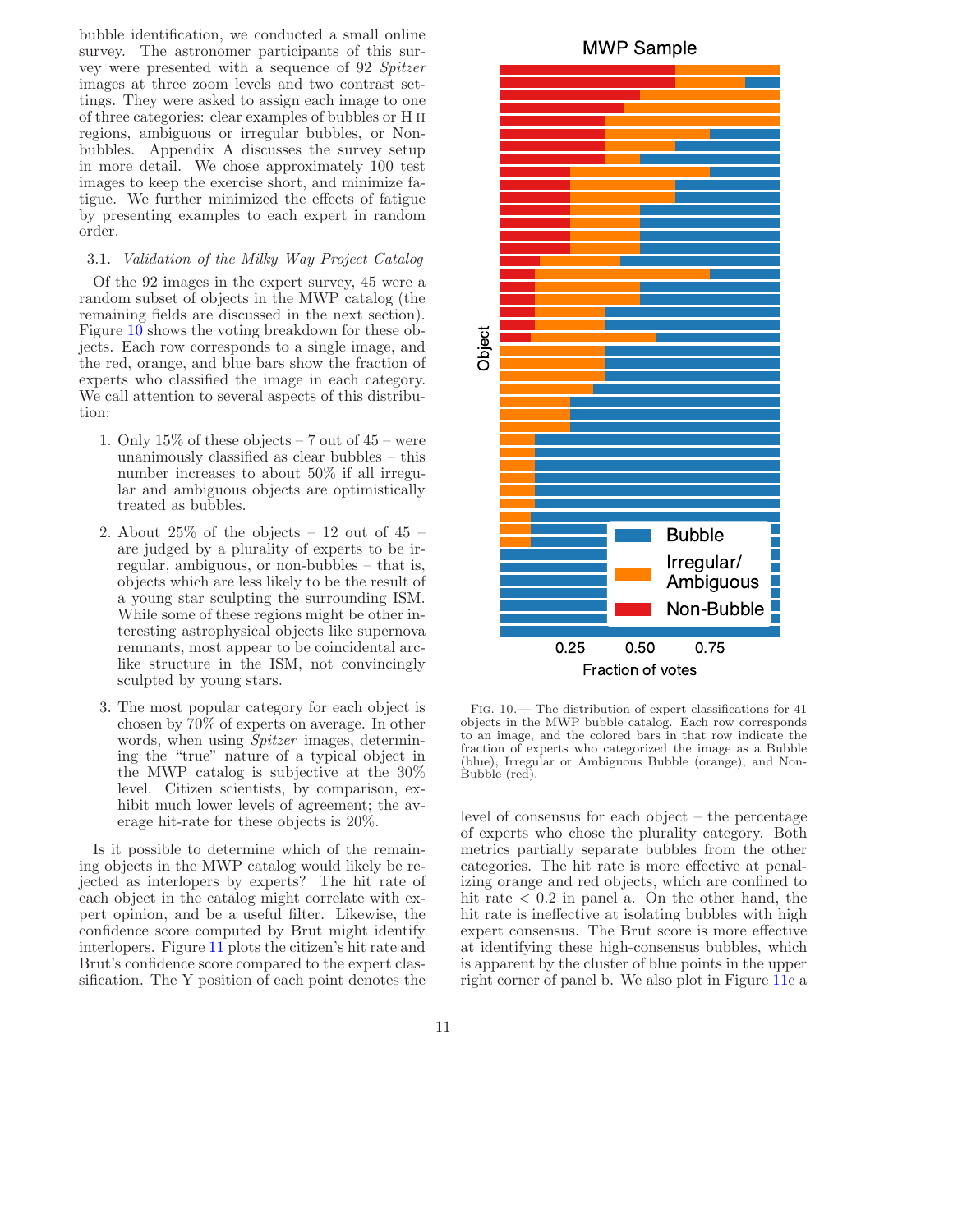joint score – the sum of the normalized and meansubtracted Brut score and hit rate. This combines the strengths of the individual metrics, and achieves the best separation.

The expert reclassifications of this sample of MWP objects can be used to convert a raw score like the joint score to a calibrated probability that an expert would classify an object as a bubble, given that score. To achieve this, we perform a logistic regression against each of the three scores (hit rate, Brut score, and joint score). The logistic regression only considers whether the plurality category for each object is a bubble – the consensus information is not used. The grey curves in Figure [11](#page-13-0) trace this curve, and show the predicted probability that an object is a bubble given the score on the X axis. We reiterate that this is *not* a fit through the  $(X, Y)$  cloud of points in the plot; rather, it is (informally) a fit to the fraction of circles which are blue at each X location of the plot. The title of each panel reports the quality of each fit, as defined by the log-likelihood:

$$
\mathcal{L} = \sum_{\text{Bubble}} \log (P(\text{Bubble}|\text{Score})) + \sum_{\text{Non-Bubble}} \log (1 - P(\text{Bubble}|\text{Score})) \tag{1}
$$

Panel d in Figure [11](#page-13-0) shows the ideal situation, where a scoring metric perfectly separates two classes of unanimously-categorized objects. The joint score combines the information from citizen scientists and Brut, and comes closest to this ideal. While the logistic curves for the hit rate and joint score look similar, the latter curve is a better fit to the data as judged by the higher likelihood of the data under this model.

#### 3.2. Uniform Classification

<span id="page-12-1"></span>The remaining 47 regions in the expert survey were selected randomly from the full set of fields analyzed during Brut's full scan of the Spitzer images. A fully random sample from this collection is uninteresting, since the majority of fields are blank areas of the sky. Instead, these 47 images are approximately uniformly distributed in the Brut confidence score. We refer to these images as the "uniform" sample.

The expert vote distribution for these images is shown in Figure [13.](#page-14-0) There are more non-bubble fields in this sample, but the overall properties are otherwise similar. The average field is classified with a 72% consensus.

Figure [14](#page-15-0) shows the Brut score for each field in the uniform sample, compared to the plurality category (color) and level of consensus (Y axis). The Brut score does a good job of separating the high consensus objects. Overall, however, the classes overlap more for the uniform sample than for the MWP sample. This is also expected, since all objects in the MWP sample have been previously identified by citizen scientists as potential bubble sites. The uniform sample does not benefit from this information, and is representative of the harder, "blind" classification task. As before, a logistic fit can be used to estimate, for objects identified in a blind search, the probability of being a bubble given the Brut score.

We intend to use the logistic fits in Figure [11](#page-13-0) and [14](#page-15-0) to convert Brut's score into a probabilistic estimate that an expert would judge an image to contain a bubble. A necessary condition for this is that the model be calibrated to the data – that  $P(Bubble|Score)$  is consistent with the empirical bubble fraction as a function of score, for the objects in the expert survey. Figure [3.2](#page-12-1) confirms this to be the case – it divides the MWP and uniform samples into bins of probability (given by the logistic model), and shows the empirical bubble fraction for each bin on the Y axis. Here, bubbles are defined to be objects voted as bubbles by a plurality of experts. The 25-75% posterior probability band is also shown, derived from the finite sample size assuming a binomial distribution (note that the empirical averages can fall outside this interval). The dotted one-to-one line is the expected performance of a calibrated model, with which these models are broadly consistent.

#### <span id="page-12-2"></span><span id="page-12-0"></span>4. A PROBABILISTIC BUBBLE CATALOG

Section [3.1](#page-11-1) outlines a strategy to combine hit rates with Brut's own confidence score to predict whether or not an expert would classify each object in the original MWP catalog as a bubble. We have assigned a bubble probability to each object in MWP catalog based on this analysis (Table [2\)](#page-23-24). The high-probability subsample of this catalog displays several interesting differences compared to the unfiltered catalog.

To explore the differences between the high and low reliability portions of the MWP catalog, we have split the catalog into three roughly equally-sized groups: those where  $P_{\text{bubble}} < 0.5, 0.5 < P_{\text{bubble}} <$ 0.9, and  $P_{\text{bubble}} > 0.9$ . Figure [15](#page-16-0) shows the longitude distribution for each of these groups. The distributions are mostly similar, except at the three longitudes marked with vertical lines. These longitudes exhibit an excess of low-probability bubbles relative to the other groups. All three fields are in fact sites of large, degree-scale giant H ii regions – two are shown in Figure [16.](#page-17-0)

The excess of low-probability objects towards  $\ell = -43^{\circ}$  coincides with a large bubble complex, containing bubbles S108-S111 in [Churchwell et al.](#page-22-1) [\(2006\)](#page-22-1). The region at  $\ell = -55^{\circ}$  coincides with the Dragonfish nebula, studied by [Rahman et al.](#page-23-25)  $(2011)$ . Finally, the  $\ell = -62^\circ$  region con-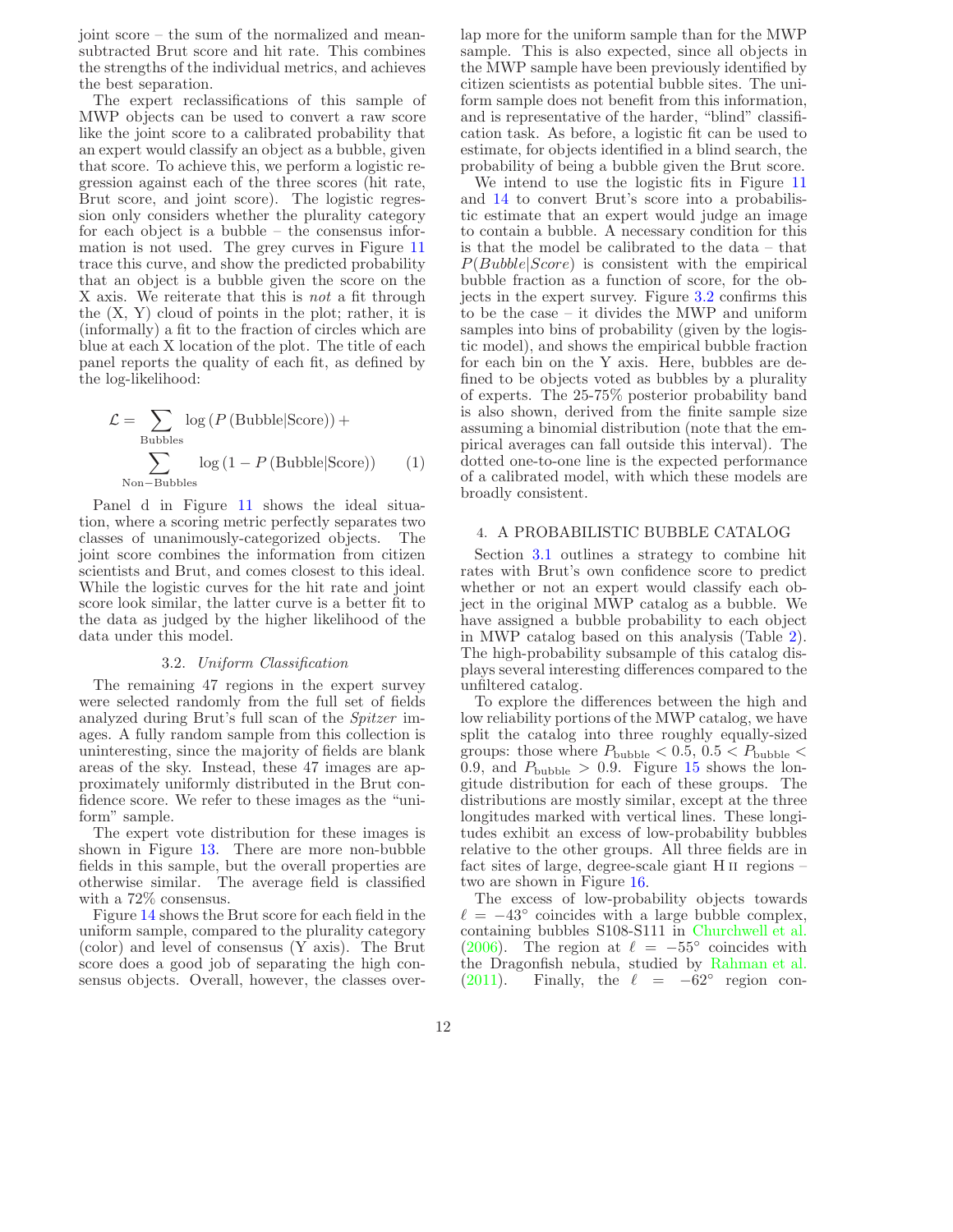

<span id="page-13-0"></span>Fig. 11.— The ability for the MWP hit rate and Brut score to predict expert classifications for objects in the MWP catalog. Each circle represents one of the 41 objects in the MWP catalog shown to experts. Color depicts the most popular classification, and the y-position indicates the fraction of experts who chose this category. The curves estimate the bubble probability (right Y axis), obtained via logistic regression to the object category. The Joint metric, which combines the Hit Rate and Brut score, is best able to predict expert classifications. The title reports the log-likelihood of each logistic fit, according to Equation [1.](#page-12-2) Panel d depicts the ideal situation, where classes are unambiguous.

tains the G305 star forming complex studied by [Hindson et al.](#page-23-26) [\(2012](#page-23-26)).

To determine whether the overabundance of lowprobability sources near giant H ii regions indicates a failure of the probabilistic scoring or a bias in citizen scientist annotations, the lead author manually inspected the objects in the  $\ell = -61^\circ$  bin. The sum of bubble probabilities for the 25 MWP objects in this bin is 8.09, and implies that an expert would identify  $\sim 8$  of these objects as real bubbles if the probabilistic score is correct. Roughly 5-6 of these objects are compelling bubble candidates, which suggests that the excess of low-probability bubbles is not due to an overly conservative scoring strategy. Instead, this points to a real citizen scientist bias towards over-identification of bubbles in active regions like this. The central source in each of these regions creates a large, complex cavity in the ISM, and fluoresces much of the surrounding material as well. This leads to an abundance of coincidental, arc-like features misidentified as bubbles.

The scores provided by Brut are able to identify this problem, and exclude the interlopers.

While citizen scientists are prone to over-identify bubbles towards giant H ii regions, they are unlikely to identify these large regions themselves. This might be because such objects are too irregular, or simply too big to see well in any single image served during the MWP. The widest zoom levels at which Brut scans through image data is wider than the widest images seen by citizen scientists, and it recovers some of these regions. For example, Figure [16](#page-17-0) shows in magenta the new regions which Brut  $\text{scores} > 0.2$  on a blind search, that have no match in the MWP catalog. Each panel includes a new detection that is bigger than the biggest previouslycataloged objects.

Still, Brut does not identify the large H ii regions themselves as bubbles. This is due to the fact that these large regions lie close to the  $b = \pm 1^{\circ}$  boundary of glimpse coverage, and Brut is unable to extract proper feature vectors at large scales (see Section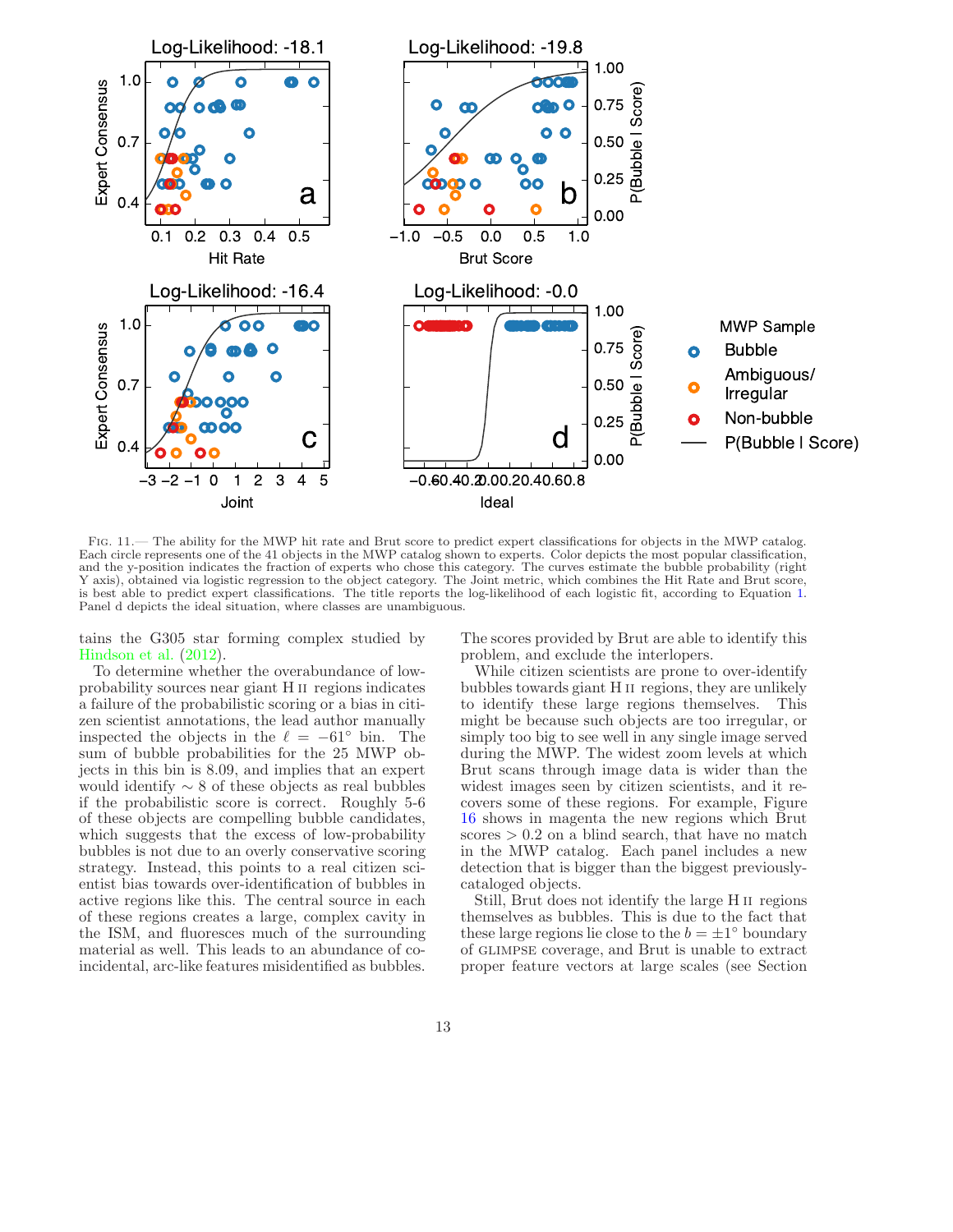

Fig. 12.— Calibration plots for the logistic fit to the expert votes in the MWP sample (left) and Uniform sample (right). Each point represents a collection of samples binned by predicted bubble probability (X axis). The empirical bubble fraction is shown by the datapoint, and the error bars give the 25-75% posterior probability interval given the finite sample size.

[2.3\)](#page-7-1). For example, the dotted white circles in Figure [16](#page-17-0) show plausible definitions for the large H ii regions. Both of these fields are undetectable, because they reside too close to the edge of latitude coverage. Thus, Brut converges on smaller detections. A feature extraction method that did not rely on pixels above and below a bubble might well be able to recover large bubbles close to latitude boundaries.

In discussing the longitude distribution of bub-



<span id="page-14-0"></span>Fig. 13.— The same as Figure [10,](#page-11-0) for the Uniform sample.

bles, [Simpson et al.](#page-23-7) [\(2012\)](#page-23-7) noted a dip in bubble counts at  $|\ell| < 10^{\circ}$ . They postulated that this might be because confusion in this busier region makes identification more difficult. However, this dip is most apparent for low-probability objects. In other words, the dip in the longitude distribution is not driven by a decrease in completeness, but rather by an increase in reliability. Perhaps, due to the complex background of emission towards the Galactic center, citizen scientists were less likely to notice subtle, coincidentally arc-like structures in the ISM.

Figure [17](#page-18-0) shows the latitude distribution for each subsample. The lowest-probability objects display a slightly broader distribution, particularly evident at  $|b| > 0.5^\circ$ . Because the ambient intensity field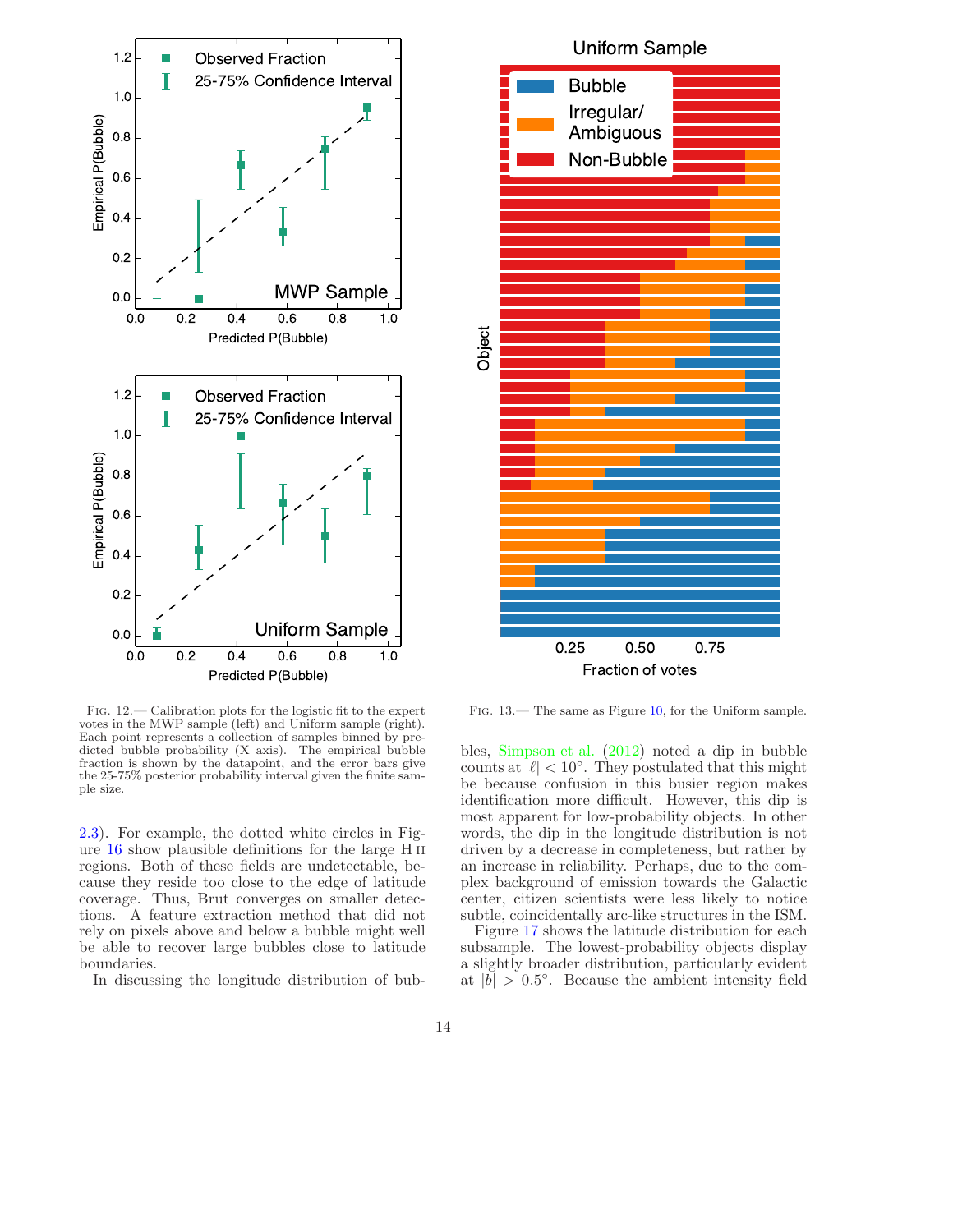

<span id="page-15-0"></span>Fig. 14.— The same as Figure [14,](#page-15-0) for the Uniform sample.

falls off quickly away from the mid-plane, we suspect random arc-like ISM structures are more likely to catch the eye in these regions.

Of the 3661 objects with bubble probability scores, 126 coincide spatially with H II regions from [Anderson et al.](#page-22-11) [\(2011](#page-22-11)). As Figure [18](#page-18-1) shows, objects associated with these H ii regions are strongly skewed towards higher bubble probabilities. This correlation strengthens the argument that the probability score successfully identifies dynamical objects.

[Anderson et al.](#page-22-12) [\(2012a](#page-22-12)) reports disambiguated kinematic distances for the H ii regions in their catalog. Figure [19](#page-18-2) shows the position and sizes of the bubbles associated with H ii regions with known distances, overlaid on a schematic map of the Galaxy's spiral structure. Four of the lowprobability objects associated with H<sub>II</sub> regions have large angular and linear diameters. However, from manual inspection none of these regions are compellingly associated with a real bubble in the image data. Thus, their match to H ii regions seems to be coincidental and arbitrary.

Uncertainties on these kinematic distances were calculated by [Anderson et al.](#page-22-12) [\(2012a\)](#page-22-12), by considering uncertainties in the rotation curve model, largescale non-circular motions, and standard parameters in the distance calculations, such as the Sun's distance to the Galactic Centre and the solar orbital speed. The mean uncertainty on the full HRDS sample is 0.5 kpc; they find that 90% of loci in their sample have  $\leq 20\%$  combined uncertainty from these three effects. Furthermore, they do not find the uncertainties to have a significant effect on the galactic distribution of their sample.

While bubbles cluster around the Sagittarius arm, there are two clusters of bubbles in inter-arm regions – one beyond the outer arm, and another apparent stream of bubbles around 5kpc, from  $30^{\circ} < l < 60^{\circ}$ . A bubble is a broad observational definition that covers several astrophysical phenomena, including H<sub>II</sub> regions, non-ionized cavities from B star winds, and supernova remnants. Bubbles located on or between spiral arms may well correspond to different astrophysical classes or evolutionary stages. Furthermore, the detectability of bubbles is a complicated mixture of an object's size and brightness as a function of time, as well as the amount of unrelated structure along the line of sight to each object. Population synthesis studies which simulate realistic galactic environments and predict distributions akin to Figure [19](#page-18-2) might be able to constrain the relative mixture – and dynamical importance – of different classes of bubbles [\(Robin et al. 2003](#page-23-27); [Robitaille et al. 2012\)](#page-23-28).

#### 4.1. Evidence for Triggering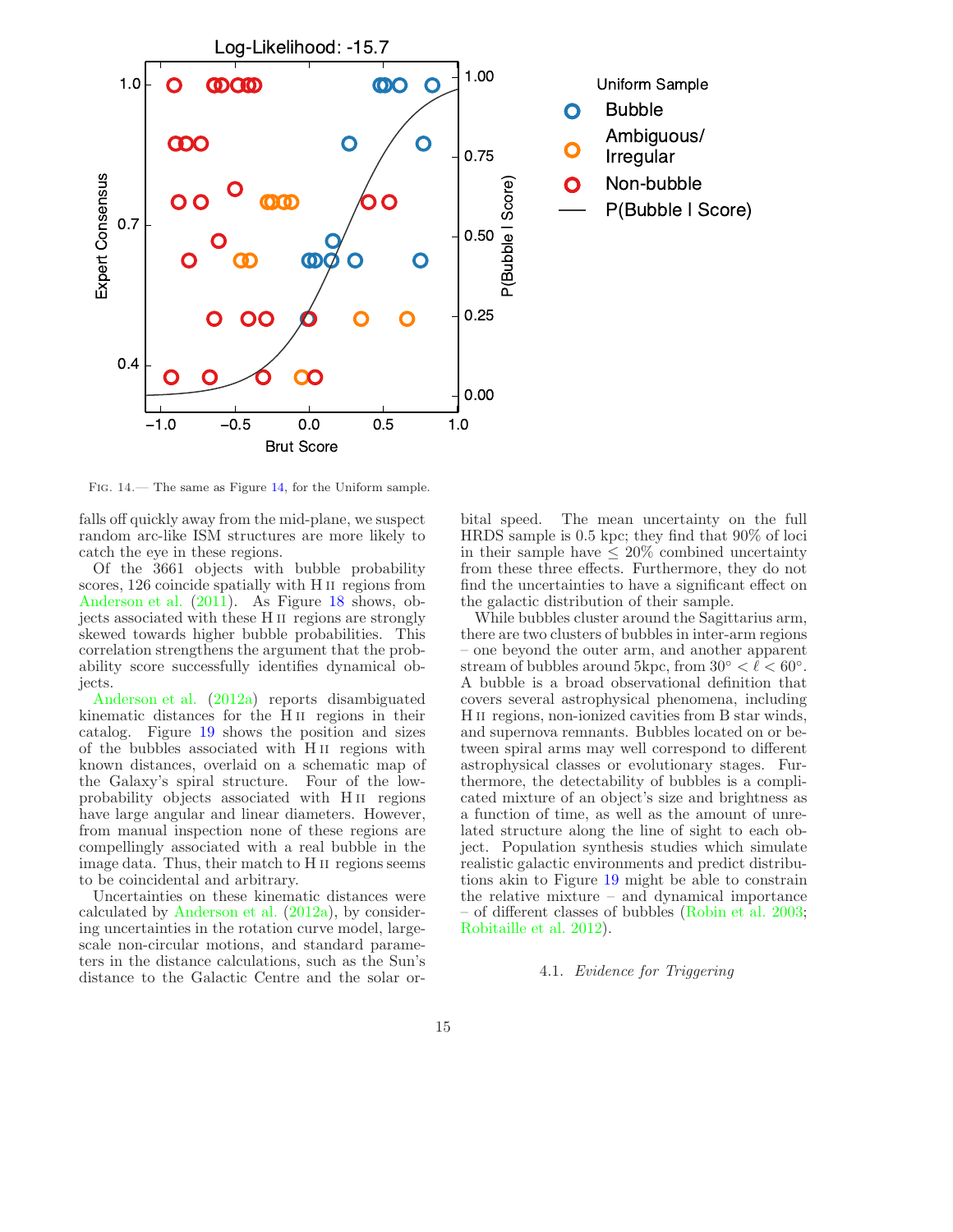

<span id="page-16-0"></span>Fig. 15.— The longitude distribution for the MWP catalog, partitioned according to the bubble probability score. Vertical black lines identify three degree-scale emission complexes with an overabundance of low-probability objects.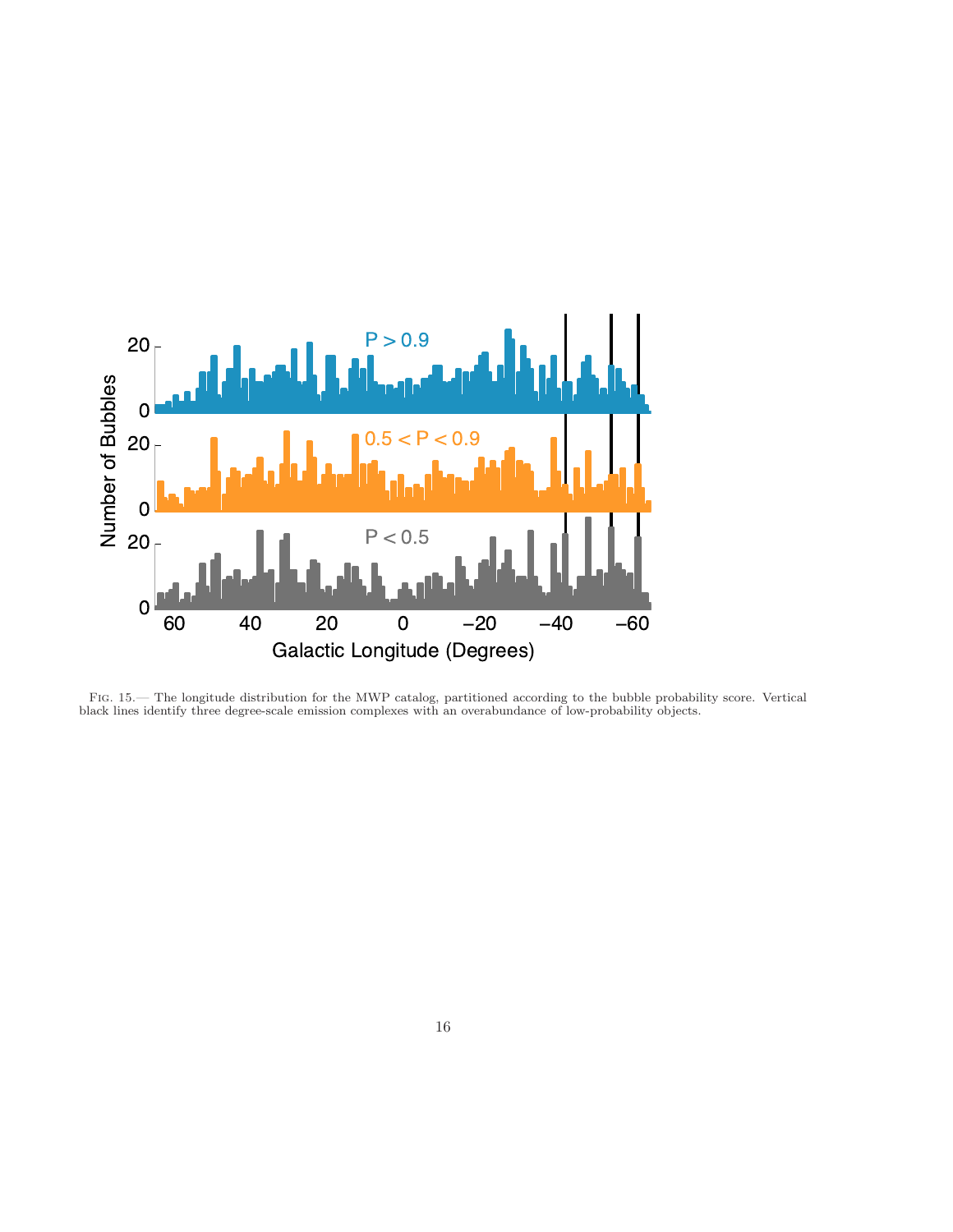

<span id="page-17-0"></span>FIG. 16.— Two fields with overabundances of low-probability bubbles in the MWP catalog.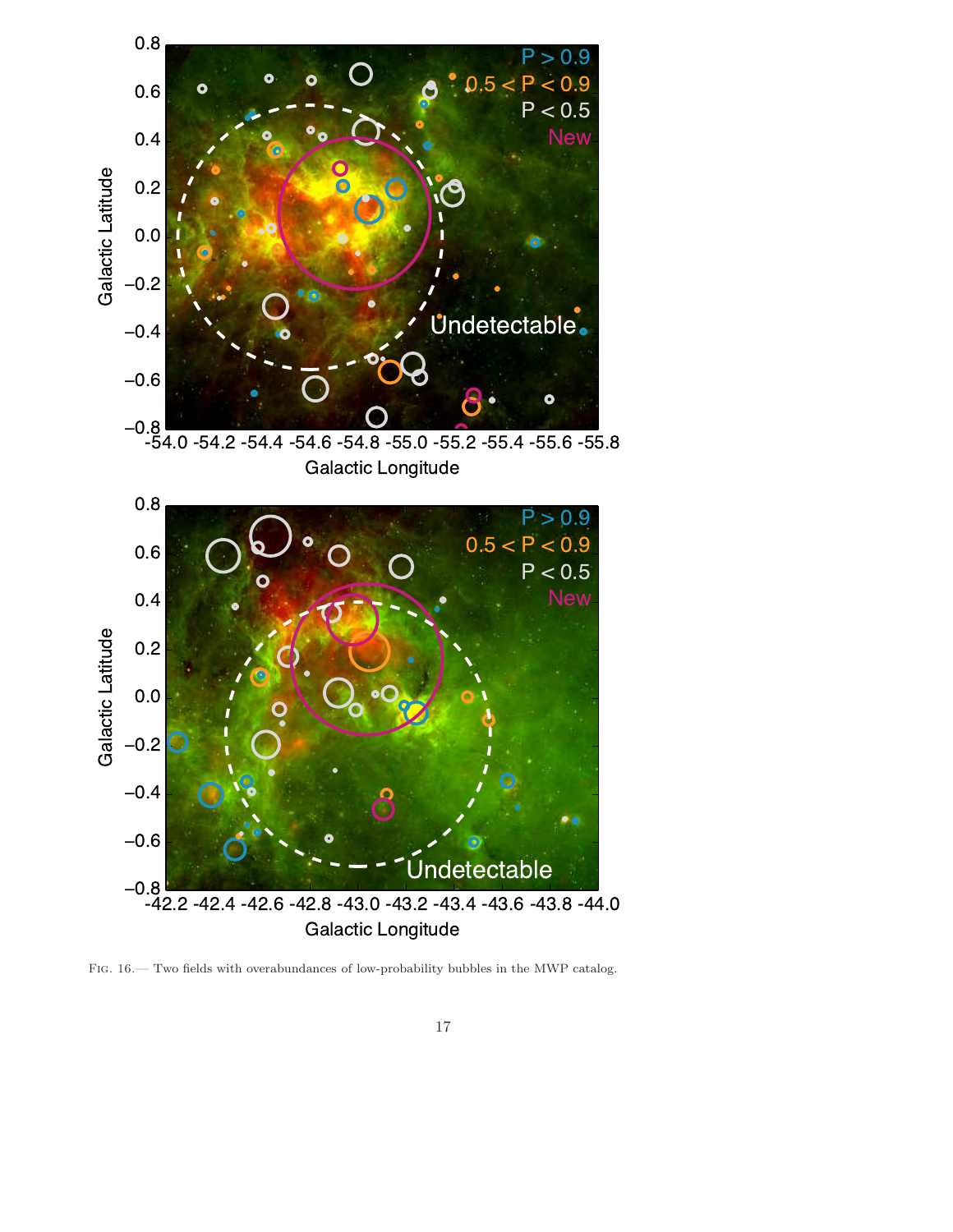

<span id="page-18-0"></span>Fig. 17.— The latitude distribution for the MWP catalog, partitioned according to the bubble probability score. Lowprobability objects have a slightly wider distribution.



<span id="page-18-1"></span>Fig. 18.— The bubble probability distribution for sources with and without H ii region counterparts in the [Anderson et al.](#page-22-11) [\(2011](#page-22-11)) catalog.

Bubbles are frequently studied in the context of triggered star formation. The material excavated by bubble-blowing stars might induce subsequent generations of star formation. Two main mechanisms

![](_page_18_Picture_5.jpeg)

Fig. 19.— Positions and sizes of bubbles with kinematic distance measurements from [Anderson et al.](#page-22-11) [\(2011](#page-22-11)). The background image is an artist's schematic rendition of the Galaxy's spiral structure (credit NASA/JPL-Caltech/R. Hurt)

<span id="page-18-2"></span>for triggered star formation have been proposed: in the collect and collapse model [\(Whitworth et al.](#page-23-29) [1994;](#page-23-29) [Dale et al. 2007](#page-22-13)), material gathered along bubble rims eventually passes a critical density and undergoes gravitational fragmentation and collapse. In the radiatively-driven implosion model, the wind or ionization shock front collides with pre-existing but stable cores, and the resulting compression triggers collapse [\(Bertoldi 1989](#page-22-14)).

In any particular region, finding clear evidence for triggered star formation is difficult. The typical approach is to identify an overdensity of young stars within or on a bubble rim, and/or to look for an inverse age gradient with bubble radius [\(Deharveng et al. 2005;](#page-23-30) [Zavagno et al. 2006](#page-23-31); [Koenig et al. 2008\)](#page-23-32). Such an analysis is often confounded by small numbers of YSOs and ambiguous line-of-sight distances and stellar ages. Furthermore, it is often unclear whether spatial correlations between bubbles and YSOs imply a triggered relationship between the two, since star formation is a naturally clustered process [\(Lada & Lada 2003\)](#page-23-33).

Such problems can partially be addressed by correlating YSOs with large bubble catalogs like the MWP catalog – this does not disambiguate correlation from causation, but it can overcome problems related to small-number statistics. [Thompson et al.](#page-23-34) [\(2012](#page-23-34)) first applied such an analysis using the [Churchwell et al.](#page-22-1) [\(2006\)](#page-22-1) catalog, and [Kendrew et al.](#page-23-35) [\(2012\)](#page-23-35) later repeated this on the MWP catalog. This analysis computes an angular correlation function [\(Landy & Szalay 1993](#page-23-36);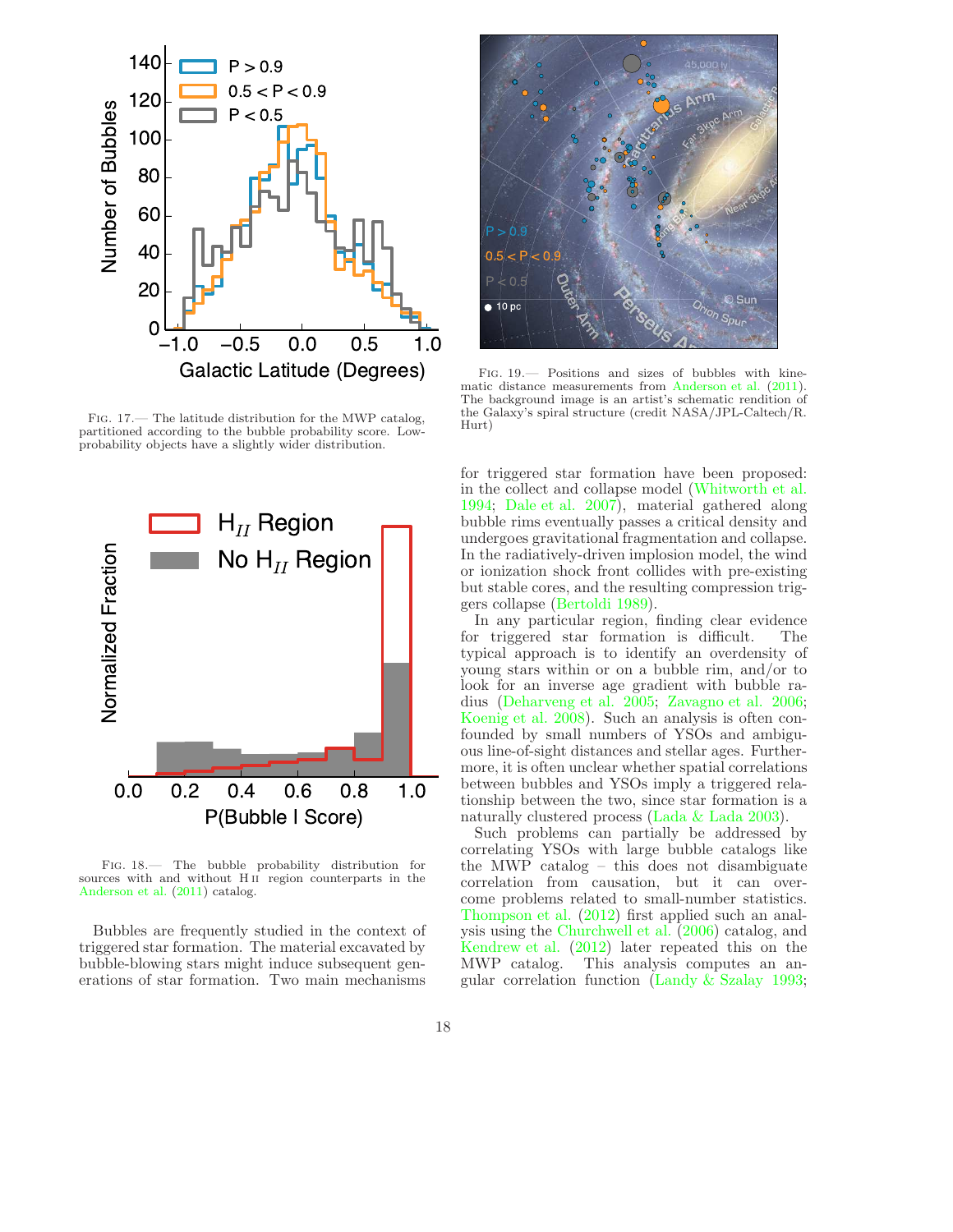[Bradshaw et al. 2011\)](#page-22-15), defined by

<span id="page-19-1"></span>
$$
w(\theta) = \frac{N_{BY} - N_{BR_Y} - N_{R_BY} + N_{R_BR_Y}}{N_{R_BR_Y}} \tag{2}
$$

where  $N_{\alpha\beta}$  represents the number of pairs of objects from catalogs  $\alpha$  and  $\beta$  with a separation of  $\theta$ ,  $B$  is a bubble catalog, Y is a YSO catalog, and  $R_B$  and  $R_Y$ are randomly-distributed bubble and YSO catalogs. These random locations are chosen to preserve the approximate latitude and longitude distribution of each class of objects, but are otherwise uniformly distributed. Informally,  $w(\theta)$  represents the excess likelihood of finding a YSO at a particular distance  $\theta$  from a bubble, relative to what is expected from a random distribution of bubbles and YSOs. We normalize the angular offset  $\theta$  by the radius of each bubble, such that  $w(\theta)$  traces the excess YSOs as a function of offset in bubble radii. An ideal signature of triggered star formation, then, would be a local maximum of  $w(\theta)$  at  $\theta = 1$ .

We reproduce the Figure 15 of [Kendrew et al.](#page-23-35) [\(2012\)](#page-23-35) in Figur[e20a](#page-20-0). This shows the angular correlation function between the MWP Large catalog and RMS catalog of YSOs and compact H ii regions [\(Mottram et al. 2007\)](#page-23-37), as a function of normalized bubble radius. The main signal is a decaying correlation, indicative of the fact that star formation occurs in clustered environments. The prediction from triggered star formation is that there should be an additional peak at  $\theta \sim 1$  bubble radius. Such a signal is not obvious in this figure, though [Kendrew et al.](#page-23-35) [\(2012\)](#page-23-35) report evidence for a peak for the largest bubbles in the MWP catalog. Likewise, [Thompson et al.](#page-23-34) [\(2012](#page-23-34)) report a clearer peak when considering the expert-selected bubbles in [Churchwell et al.](#page-22-1) [\(2006](#page-22-1)).

In Section [3,](#page-10-0) we demonstrated that roughly 30% of objects in the MWP catalog are interlopers – random ISM structures incorrectly tagged as bubbles. Furthermore, the relative false positive rate increases towards giant H ii regions – precisely the regions where one might expect triggered star formation to be most apparent. Interlopers might significantly dilute bubble/YSO correlations in the MWP catalog. Fortunately, our bubble probability scores allow us to identify many of these interlopers, yielding a higher reliability catalog that still has 3x as many bubbles as used by [Thompson et al.](#page-23-34) [\(2012\)](#page-23-34).

Figure [20b](#page-20-0) shows the same correlation function, for the subsamples partitioned by bubble probability. This reveals an additional excess from 0.5 <  $\theta$  < 1 bubble radius, whose strength increases with bubble probability. This is similar to the trend with bubble size that [Kendrew et al.](#page-23-35) [\(2012\)](#page-23-35) reported, but the signal here is both stronger and due to a different subsample of bubbles – the size distribution of bubbles does not vary significantly between

the three probability bins.

Star formation is a naturally clustered process. The curves in Figure [20](#page-20-0) trace the excess of RMS YSOs near bubbles relative to a purely random distribution of objects – they do not measure the excess density of YSOs relative to other star formation regions. The red "Control" curve in Figure [20](#page-20-0) addresses this. This curve was obtained by repositioning each bubble to the location of a random RMS YSO, and re-running the analysis. In other words, the curve shows the natural clustering of YSOs relative to each other. The left-most point of the curve is very large, which is an artifact of the fact that each bubble lines up exactly with the YSO it was repositioned to – this creates a strong overdensity at very small  $\theta$ . Beyond this point, however, the curve resembles the  $P < 0.5$  subset. The fact that the  $P > 0.9$  bubbles fall significantly above the control curve indicates that YSOs are clustered around high-probability bubbles even more strongly than they cluster around one another on average. However, this clustering analysis cannot determine whether the overdensity around  $P > 0.9$  bubbles is the result of bubble-triggered star formation, or rather an indication that bubbles form in particularly active star forming regions.

#### 5. BLIND SEARCH

<span id="page-19-0"></span>The previous section focused on using Brut to reassess bubbles previously identified by citizen scientists. We've demonstrated that Brut is successful at identifying the high-reliability subset of the MWP catalog and, conversely, at flagging probable interlopers in the catalog. The result is a purer statistical sample of bubbles in the Milky Way.

Now we consider the possibility of finding bubbles missing from the MWP catalog. By scanning through all glimpse/mipsgal data, Brut can be used to conduct a blind search for new bubbles. Discovering bubbles without knowing the citizenscience hit-rate at each location is a harder task; Brut does not benefit from complementary information about how citizen scientists classify a particular region. However, this task is relevant to future projects where machine learning techniques assist manual search. For applications where exhaustive human search is infeasible, machine learning algorithms can conduct exhaustive searches and flag interesting candidate objects for human attention or followup observation.

We performed a blind search with Brut as follows: starting at a minimum field of view of 80", we scanned the entire GLIMPSE/MIPSGAL survey area of  $|\ell| < 65^{\circ}$ ,  $|b| < 1^{\circ}$ . Each field was offset from its neighbor by 20% of the field size. At each location, we computed the Brut score. After scanning the entire survey area, we increased the field of view by 25%, and re-scanned the Galactic plane at this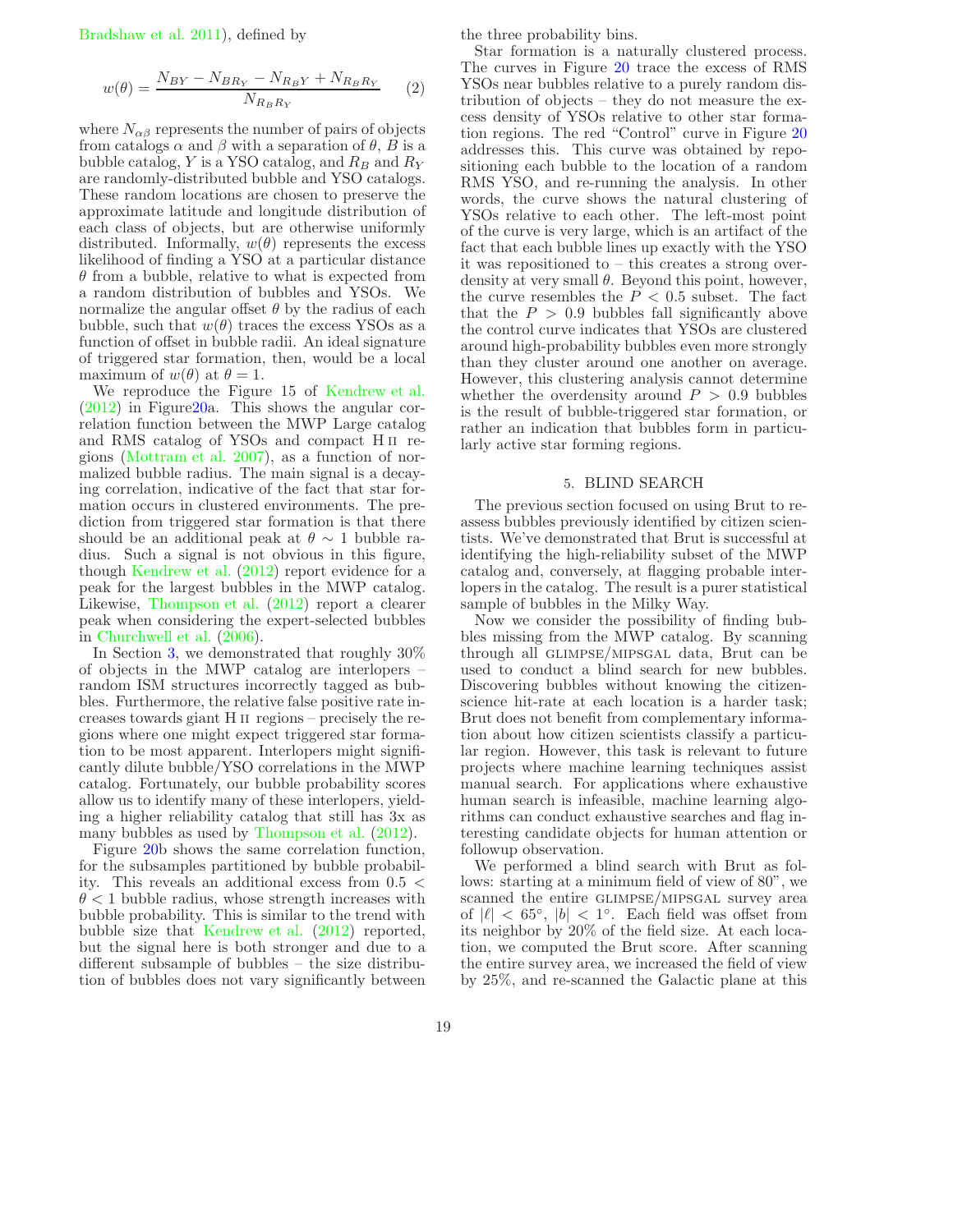![](_page_20_Figure_0.jpeg)

<span id="page-20-0"></span>Fig. 20.— Angular correlation function (Equation [2\)](#page-19-1) between bubbles and sources in the RMS catalog of YSOs. Error estimates (shading) are derived via bootstrap resampling from the bubble catalog. Top: the correlation function for all bubbles. Bottom: the correlation function for the low (black), medium (orange), and high-reliability bubbles (blue). The red control curve is obtained by repositioning each bubble to coincide with a random YSO – it measures the general clustering of YSOs.

larger scale. This process was repeated up to a maximum field of view of 1 degree. In total, this produced approximately 35 million classifications. Of these, we extracted 58,294 fields with Brut scores greater than 0.2, and merged these following the procedure in Section [2.9.](#page-9-2)

This process yielded a list of 2407 distinct bubble candidates. According to Figure [14,](#page-15-0) an Expert is about 50% likely to judge a region with a Brut score of 0.2 as a bubble. Thus, this candidate sample is very generous, and probably includes a substantial interloper population. Using the fit to Figure [14,](#page-15-0) the summed probability for all objects – and hence the expected number of genuine bubbles in this sample – is 1243. 1500 objects in the blind search have counterparts in the MWP catalog, and 907 do not. Figure [21](#page-20-1) shoes the Brut score distribution for objects with and without MWP counterparts. Note that objects with no MWP counterpart are skewed towards lower scores, and the majority of these are interlopers. Brut's blind search does not reveal any significant statistical incompleteness in the MWP catalog.

Still, Brut does recover a handful of genuine bubbles missing from the MWP catalog. The easiest way to find these is to sort the 907 unmatched bubble candidates by Brut score, and manually examine the highest-scoring regions. Figure [22](#page-22-16) presents 8 of the most compelling bubble candidates with no MWP counterparts – these bubbles are among the 70 highest-scoring regions with no MWP match. We have examined the original MWP images associated with each region and find that, in most cases, these bubbles are sufficiently close to a bright source that they are hard to see. Because Brut locally adjusts the contrast of each field when building feature vectors, it overcomes this difficulty. At the same time, these eight objects represent  $\sim 10\%$  of the highscoring candidates we examined. The remaining objects are false positives – many of them smaller substructures of larger bubbles in the MWP catalog, or ambiguous sources of  $24\mu$ m nebulosity. Brut is not discriminating enough to find bubbles missed by the MWP on its own. However, it is effective at generating promising candidates to followup on.

![](_page_20_Figure_6.jpeg)

<span id="page-20-1"></span>Fig. 21.— The distribution of Brut Scores for bubble candidates identified during the blind search.

We can't rule out the possibility of bubbles missed by both Brut and the MWP – it is possible, for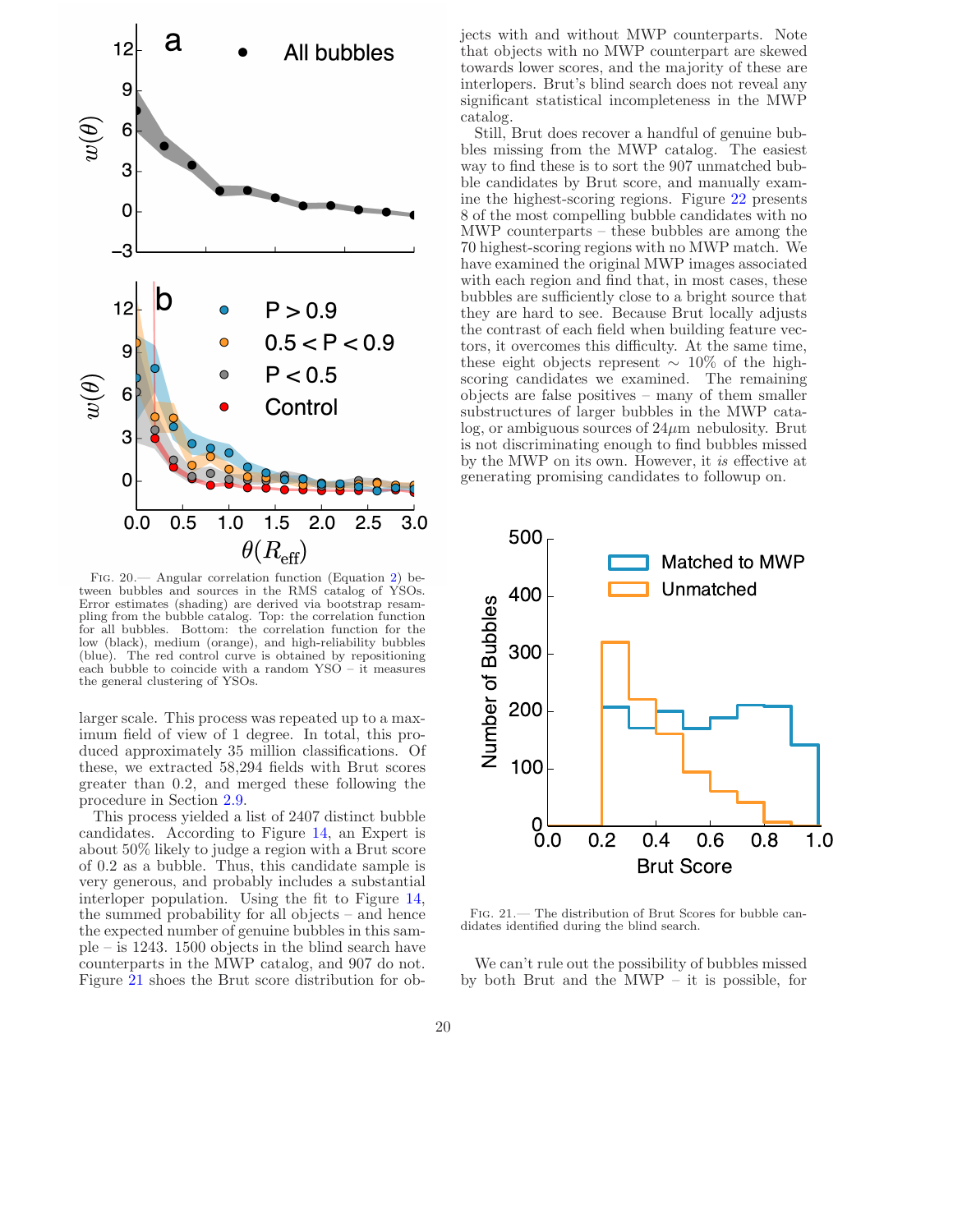example, that Brut could have learned a selection bias present in the training data. However, we conclude from this exercise that Brut's ability to identify bubble candidates in a blind search is comparable to citizen scientists, and such techniques can be useful as a way to pre-process large datasets. Furthermore, we note that the combined efforts of Brut and the MWP yield a much larger catalog of high-reliability bubbles than the previous catalogs curated by professional astronomers [\(Churchwell et al. 2006,](#page-22-1) [2007\)](#page-22-2).

#### 6. NEXT STEPS

<span id="page-21-0"></span>The success of Brut demonstrates the potential synergies that exist between machine learning, professional scientists, and citizen scientists. Note the complementary strengths and weaknesses of each resource:

- 1. Professional scientists are best-suited to perform nuanced classification tasks that require domain-specific knowledge. They are also the most resource-limited.
- 2. Citizen scientists outnumber professional scientists by orders of magnitude (in the case of Bubble detection, the factor is nearly 10,000:1). They are equally capable with the generic aspects of pattern recognition, but do not possess the domain expertise of professionals. Furthermore, curious citizen scientists are well-situated for serendipitous discovery of unusual objects [\(Lintott et al. 2009;](#page-23-38) [Cardamone et al. 2009](#page-22-17)).
- 3. Supervised machine learning algorithms have no a-priori pattern recognition ability, and require external training. However, once supplied with this information, computer-driven analyses are reproducible and extremely scalable.

Brut leverages the information provided by astronomers and citizen scientists alike. Citizen scientist input was used for training, and a smaller dataset of high-quality expert information set was used to convert Brut's classifications into calibrated bubble probabilities. The result is a classifier that is both more precise than the raw citizen scientist catalog, and more complete than the best expertassembled catalog.

Searching Spitzer images for bubbles is a small enough task that citizen scientists were able to perform an exhaustive search. Consequently, the MWP catalog appears to contain most of the bubbles that one can hope to identify from these images. Brut's main benefit is in providing an independent, probabilistic assessment of the MWP catalog, identifying

interlopers in the catalog, and adding a small number of bubbles missed by citizen scientists – particularly bubbles near bright objects.

However, one can hypothetically envision tools like Brut assisting professional and citizen scientists in real time. For searches for rarer objects in larger datasets, exhaustive human search is infeasible – both due to boredom and prohibitive data sizes. Had Brut been trained at the start of the MWP, it would quickly have been able to eliminate many regions as devoid of bubbles. Citizen scientists could have spent more time classifying more ambiguous regions, which is where their input is most valuable (and where the task is most interesting). These ideas are explored in more depth by [Kamar et al.](#page-23-39) [\(2012\)](#page-23-39), and will become increasingly important as data continues to grow.

Similarly, Brut could easily incorporate additional sources of information. For example, far-infrared observations from Herschel constrain the column density and temperature of dust in the vicinity of bubbles [\(Anderson et al. 2012b](#page-22-18)). This additional information can further disambiguate real bubbles from other cavities in the ISM. A followup investigation could supplement Brut's feature vectors with features extracted from Herschel data, and retrain the classifiers. This is a promising approach to search for bubbles in the outer galaxy, since Spitzer did not systematically survey the outer Galaxy at 8 or 24  $\mu$ m and citizen scientists have not (yet) surveyed this region.

#### 7. CONCLUSION

We have developed an automatic bubble detector, Brut, using the Random Forest classification algorithm in tandem with a catalog of citizen scientistidentified bubbles in our galaxy. This algorithm is effective at detecting bubbles in Spitzer images. By comparing the confidence scores that Brut computes with expert classifications of a small set of images, we are able to estimate the probability that any given region in Spitzer GLIMPSE and MIPSGAL data contains a bubble. We have used Brut to re-assess the objects in the MWP catalog, and also to perform a full search over glimpse and mipsgal images for new bubbles. Several insights have emerged from this analysis:

- 1. Roughly 30% of the objects in the MWP catalog are interlopers – structures which a majority of experts would not consider to be likely H<sub>II</sub> regions or wind blown bubbles.
- 2. Brut is able to identify which objects are probable interlopers, and likewise to identify highly probable bubbles. Compared to the MWP catalog as a whole, high-probability bubbles have a narrower latitude distribution, and are nearly 5 times more likely to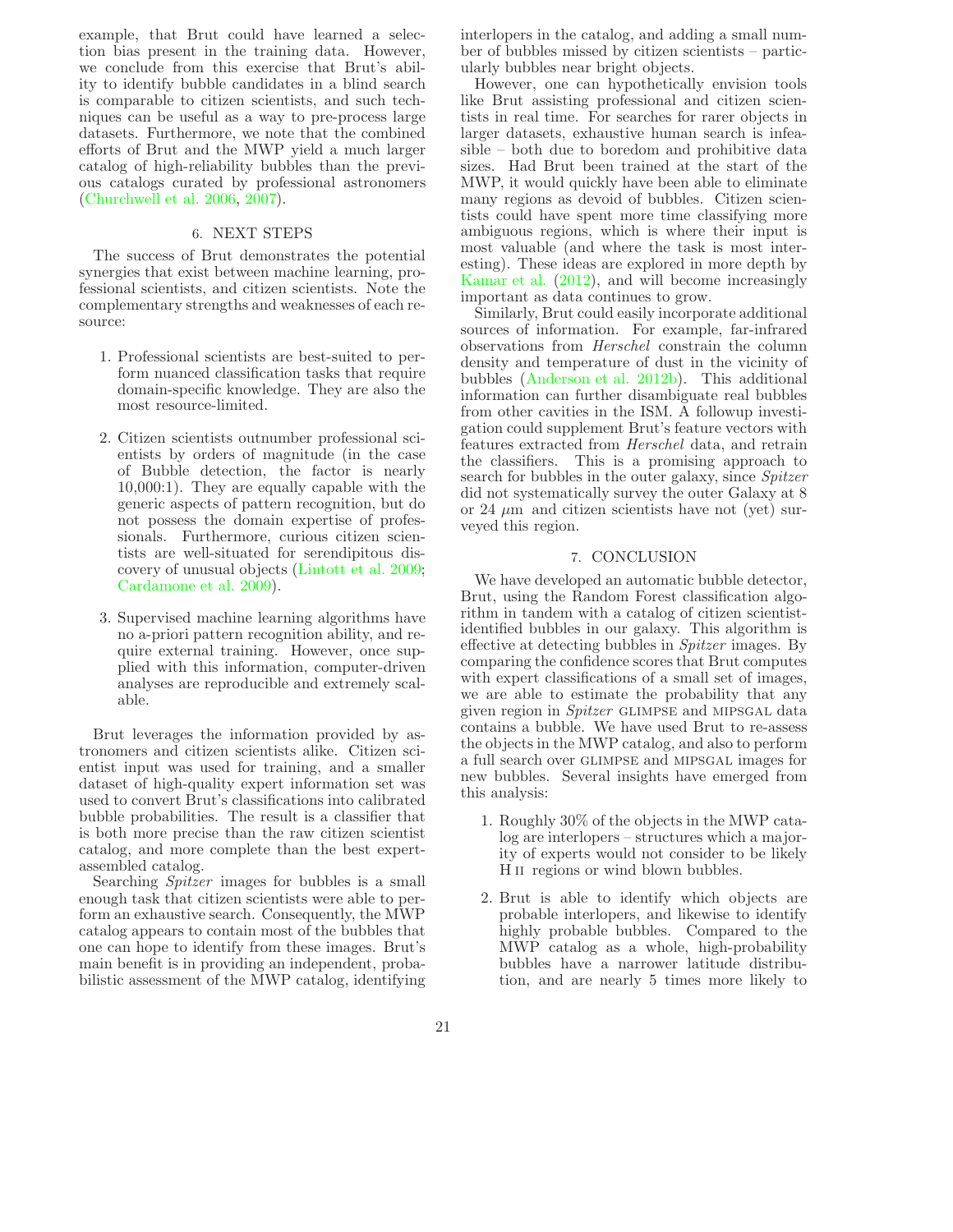![](_page_22_Picture_0.jpeg)

Fig. 22.— Eight bubbles not present in the Milky Way Project catalog, discovered by Brut during a blind search.

<span id="page-22-16"></span>be associated with H ii regions identified by [Anderson et al.](#page-22-11) [\(2011\)](#page-22-11).

- 3. The MWP catalog has a higher concentration of low-probability bubbles near giant H ii regions, which fluoresce the surrounding ISM and reveal more coincidental circular structures. Citizen scientists are prone to identify these regions as bubbles, whereas experts and Brut do not.
- 4. High probability bubbles exhibit stronger excesses of YSOs and compact H ii regions along and interior to bubble rims – a prediction of triggered star formation theories.

Image classification remains a difficult problem in many contexts, and techniques like Brut are not

#### REFERENCES

- <span id="page-22-11"></span>Anderson, L. D., Bania, T. M., Balser, D. S., & Rood, R. T. 2011, ApJS, 194, 32 Anderson, L. D., Bania, T. M., Balser, D. S., & Rood, R. T.
- <span id="page-22-12"></span>2012, ApJ, 754, 62 Anderson, L. D., Zavagno, A., Deharveng, L., et al. 2012,
- <span id="page-22-18"></span>A&A, 542, A10
- <span id="page-22-0"></span>Arce, H. G., Borkin, M. A., Goodman, A. A., Pineda, J. E.,<br>& Beaumont, C. N. 2011, ApJ, 742, 105<br>Astropy Collaboration, Robitaille, T. P., Tollerud, E. J., et<br>al. 2013, A&A, 558, A33
- <span id="page-22-19"></span>
- <span id="page-22-4"></span>Beaumont, C. N., & Williams, J. P. 2010, ApJ, 709, 791 Beaumont, C. N., Williams, J. P., & Goodman, A. A. 2011,
- <span id="page-22-7"></span>ApJ, 741, 14
- <span id="page-22-5"></span>Benjamin, R. A., Churchwell, E., Babler, B. L., et al. 2003, PASP, 115, 953
- <span id="page-22-14"></span>Bertoldi, F. 1989, ApJ, 346, 735

yet as good as expert human analysis. However, Brut demonstrates that automated techniques are a valuable complement to manual search. Combining human and machine searches is the most promising avenue for scaling tasks like astrophysical image classification to very large datasets.<br>This research made use of

research made use of the Scikit-Learn [\(Pedregosa et al. 2011\)](#page-23-40), Astropy [\(Astropy Collaboration et al. 2013](#page-22-19)), and WiseRF software packages. WsieRF is a product of wise.io, Inc., and we thank them for making an academic license freely available. JPW acknowledges support from NSF-AST1108907. This work is based on observations made with the Spitzer Space Telescope, which is operated by the Jet Propulsion Laboratory, California Institute of Technology under a contract with NASA.

- <span id="page-22-17"></span><span id="page-22-15"></span><span id="page-22-13"></span><span id="page-22-10"></span><span id="page-22-9"></span><span id="page-22-8"></span><span id="page-22-6"></span><span id="page-22-3"></span><span id="page-22-2"></span><span id="page-22-1"></span>
	- Bradshaw, E. J., Almaini, O., Hartley, W. G., et al. 2011, MNRAS, 415, 2626
	- Breiman, Leo 2001, Machine Learning, 45, 5-32 Cardamone, C., Schawinski, K., Sarzi, M., et al. 2009,
	- MNRAS, 399, 1191
	- Carey, S. J., Noriega-Crespo, A., Mizuno, D. R., et al. 2009, PASP, 121, 76 Castor, J., McCray, R., & Weaver, R. 1975, ApJ, 200, L107 Churchwell, E., Povich, M. S., Allen, D., et al. 2006, ApJ,
	- 649, 759
	- Churchwell, E., Watson, D. F., Povich, M. S., et al. 2007,
	-
	- ApJ, 670, 428<br>Daigle, A., Joncas, G., Parizeau, M., & Miville-Deschênes,<br>M.-A. 2003, PASP, 115, 662<br>Daigle, A., Joncas, G., & Parizeau, M. 2007, ApJ, 661, 285<br>Dale, J. E., Bonnell, I. A., & Whitworth, A. P. 2007,<br>MNRAS, 37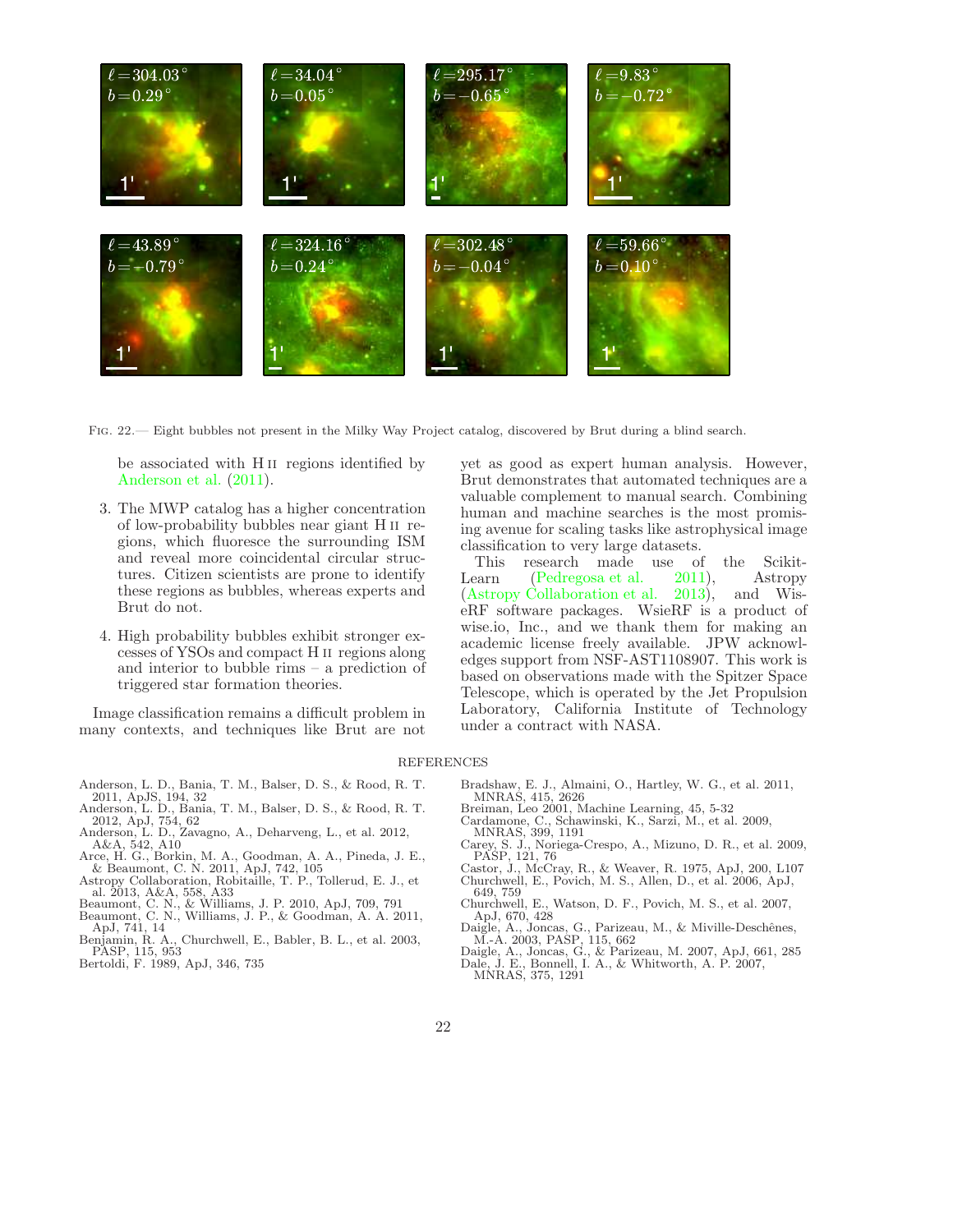TABLE 2

<span id="page-23-24"></span>Bubble probabilities for objects in the Milky Way Project catalog. Non-finite probabilities correspond to objects near the edge of the data, which Brut cannot analyze.

| ł<br>$\deg$ | b<br>deg     | РA<br>$\deg$ | Semimajor axis<br>arcmin | Semiminor axis<br>arcmin | Hit Rate | P(Bubble) |
|-------------|--------------|--------------|--------------------------|--------------------------|----------|-----------|
| 312.9748272 | $-0.4354279$ | 23           | 1.7                      | 1.7                      | 0.53     | 1.000     |
| 309.059036  | 0.1660606    | 23           | 3.7                      | 3.5                      | 0.437    | 0.999     |
| 354.182135  | $-0.0527919$ | 10           | 2.0                      | 1.8                      | 0.524    | 1.000     |
| 348.2597731 | 0.477404     | 25           | 3.9                      | 3.8                      | 0.459    | 0.999     |
| 345.4839785 | 0.4011382    | 17           | 1.7                      | 1.7                      | 0.536    | 1.000     |
| 13.7330073  | $-0.0159981$ | 18           | 3.4                      | 3.3                      | 0.543    | 0.999     |
| 5.8986592   | $-0.4548185$ | 25           | 4.0                      | 3.9                      | 0.38     | 0.993     |
| 18.192723   | $-0.4001685$ | 19           | 1.9                      | 1.7                      | 0.535    | 0.999     |
| 18.2606111  | $-0.2967184$ | 17           | 1.7                      | 1.6                      | 0.672    | 1.000     |
| 331.0108867 | $-0.1484733$ | 19           | 2.2                      | 2.1                      | 0.502    | 0.999     |

- <span id="page-23-30"></span>Deharveng, L., Zavagno, A., & Caplan, J. 2005, A&A, 433, 565
- 
- <span id="page-23-18"></span>
- <span id="page-23-12"></span><span id="page-23-10"></span>
- <span id="page-23-17"></span>Ehlerová, S., & Palouš, J. 2005, A&A, 437, 101<br>Ehlerová, S., & Palouš, J. 2013, A&A, 550, A23<br>Everett, J. E., & Churchwell, E. 2010, ApJ, 713, 592<br>Freyer, T., Hensler, G., & Yorke, H. W. 2003, ApJ, 594, 888<br>Helfand, D. J.,
- <span id="page-23-26"></span><span id="page-23-5"></span>Tuttle, S. 2006, AJ, 131, 2525<br>
Hindson, L., Thompson, M. A., Urquhart, J. S., et al. 2012,<br>
MNRAS, 421, 3418<br>
Hu, E. M. 1981, ApJ, 248, 119<br>
Ivezić, Zeljko, Connolly, A. J., VanderPlas, J. T., & Gray,
- <span id="page-23-2"></span>
- <span id="page-23-19"></span>A. 2014 Statistics, Data Mining, and Machine Learning in Astronomy. Princeton University Press. ISBN: 978-0-691-15168-7
- <span id="page-23-39"></span>Kamar, Hacker, Severin, & Horvitz, Eric 2012, Autonomous Agents and Multiagent Systems, 1, 467
- <span id="page-23-35"></span>Kendrew, S., Simpson, R., Bressert, E., et al. 2012, ApJ,
- <span id="page-23-4"></span>755, 71<br>Kiss, C., Moór, A., & Tóth, L. V. 2004, A&A, 418, 131<br>Koenig, X. P., Allen, L. E., Gutermuth, R. A., et al. 2008,
- <span id="page-23-32"></span>ApJ, 688, 1142
- <span id="page-23-6"></span>Könyves, V., Kiss, C., Moór, A., Kiss, Z. T., & Tóth, L. V.<br>2007, A&A, 463, 1227<br>Kuhn, Max, & Johnson, Kjell 2013, *Applied Predictive* Modeling, Springer
- <span id="page-23-20"></span>
- <span id="page-23-36"></span>
- <span id="page-23-33"></span>Lada, C. J., & Lada, E. A. 2003, ARA&A, 41, 57 Landy, S. D., & Szalay, A. S. 1993, ApJ, 412, 64 Lintott, C. J., Schawinski, K., Keel, W., et al. 2009, MNRAS, 399, 129 Marston, A. P. 1996, AJ, 112, 2828
- <span id="page-23-38"></span>
- <span id="page-23-3"></span>
- <span id="page-23-16"></span><span id="page-23-15"></span>Mashchenko, S. Y., & Silich, S. A. 1995, AZh, 72, 660<br>Mashchenko, S., & St-Louis, N. 2002, Interacting Winds<br>from Massive Stars, 260, 65<br>Matzner, C. D. 2002, ApJ, 566, 302<br>Mottram, J. C., Hoare, M. G., Lumsden, S. L., et a
- 
- <span id="page-23-37"></span><span id="page-23-1"></span>
- <span id="page-23-40"></span>A&A, 476, 1019 Pedregosa, F., Varoquaux, G., Gramfort, A., et al. 2011, Journal of Machine Learning Research, 12, 2825
- <span id="page-23-22"></span>Press., W. H., Teukolsky, S. A., Vetterling W. T., Flannery, B. P 2007, Numerical Recipes: The Art of Scientific Computing (3rd Edition), Cambridge University Press,
- <span id="page-23-13"></span>Cambridge MA Raddick, J. R., Bracey, G., Gay, P. L. et al 2013, arXiv, 1303.6886
- <span id="page-23-25"></span>Rahman, M., Matzner, C., & Moon, D.-S. 2011, ApJ, 728, L37
- Raileanu, L. E. & Stoffel, K. 2004, Annals of Mathematics and Artificial Intelligence, 41, 77
- <span id="page-23-27"></span>Robin, A. C., Reylé, C., Derrière, S., & Picaud, S. 2003, A&A, 409, 523
- <span id="page-23-28"></span>Robitaille, T. P., Churchwell, E., Benjamin, R. A., et al. 2012, A&A, 545, A39
- <span id="page-23-7"></span>Simpson, R. J., Povich, M. S., Kendrew, S., et al. 2012,<br>MNRAS, 424, 2442<br>Strömgren, B. 1939, ApJ, 89, 526
- 
- <span id="page-23-14"></span><span id="page-23-8"></span>Thilker, D. A., Braun, R., & Walterbos, R. M. 1998, A&A, 332, 429
- <span id="page-23-23"></span>
- <span id="page-23-34"></span>Thompson, M. A., Urquhart, J. S., Moore, T. J. T., & Morgan, L. K. 2012, MNRAS, 421, 408 Tola Engin, Lepetit, V. & Fua, P. 2010, IEEE Transactions on Pattern Analysis and Machine Intelligence, 32, 5, 815-830
- <span id="page-23-21"></span>Viola, Paul, & Jones, 2001, Proceedings of the 2001 IEEE Computer Society Conference on Computer Vision and
- <span id="page-23-9"></span>Pattern Recognition, 1, I-511<br>Weaver, R., McCray, R., Castor, J., Shapiro, P., & Moore,<br>R. 1977, ApJ, 218, 377<br>Whitworth, A. P., Bhattal, A. S., Chapman, S. J., Disney,<br>M. J., & Turner, J. A. 1994, MNRAS, 268, 291
- <span id="page-23-29"></span>
- <span id="page-23-31"></span>Zavagno, A., Deharveng, L., Comerón, F., et al. 2006, A&A, 446, 171
- <span id="page-23-11"></span><span id="page-23-0"></span>Zhang, C., & Zhang, Z. 2010, A survey of recent advances in face detection, Technical Report, Microsoft Research Zinnecker, H., & Yorke, H. W. 2007, ARA&A, 45, 481

#### APPENDIX

#### EXPERT SURVEY

Figure [23](#page-24-0) shows the interface experts used to provide classifications for the expert survey. Each object is shown 6 times, at 3 zoom levels (columns) and two contrast settings (rows). Experts were asked to click one of the three buttons to classify the object as a non-bubble, ambiguous/irregular bubble, or clear bubble. To minimize the effects of fatigue, each user classified objects in a different, random order.

Figure [24](#page-25-0) shows the objects in the survey that were drawn randomly from the MWP catalog. Each image corresponds to the upper-left image of the survey form. Similarly, Figure [25](#page-26-0) shows the objects in the uniform sample. Recall that these were selected to be uniformly distributed in Brut's confidence score.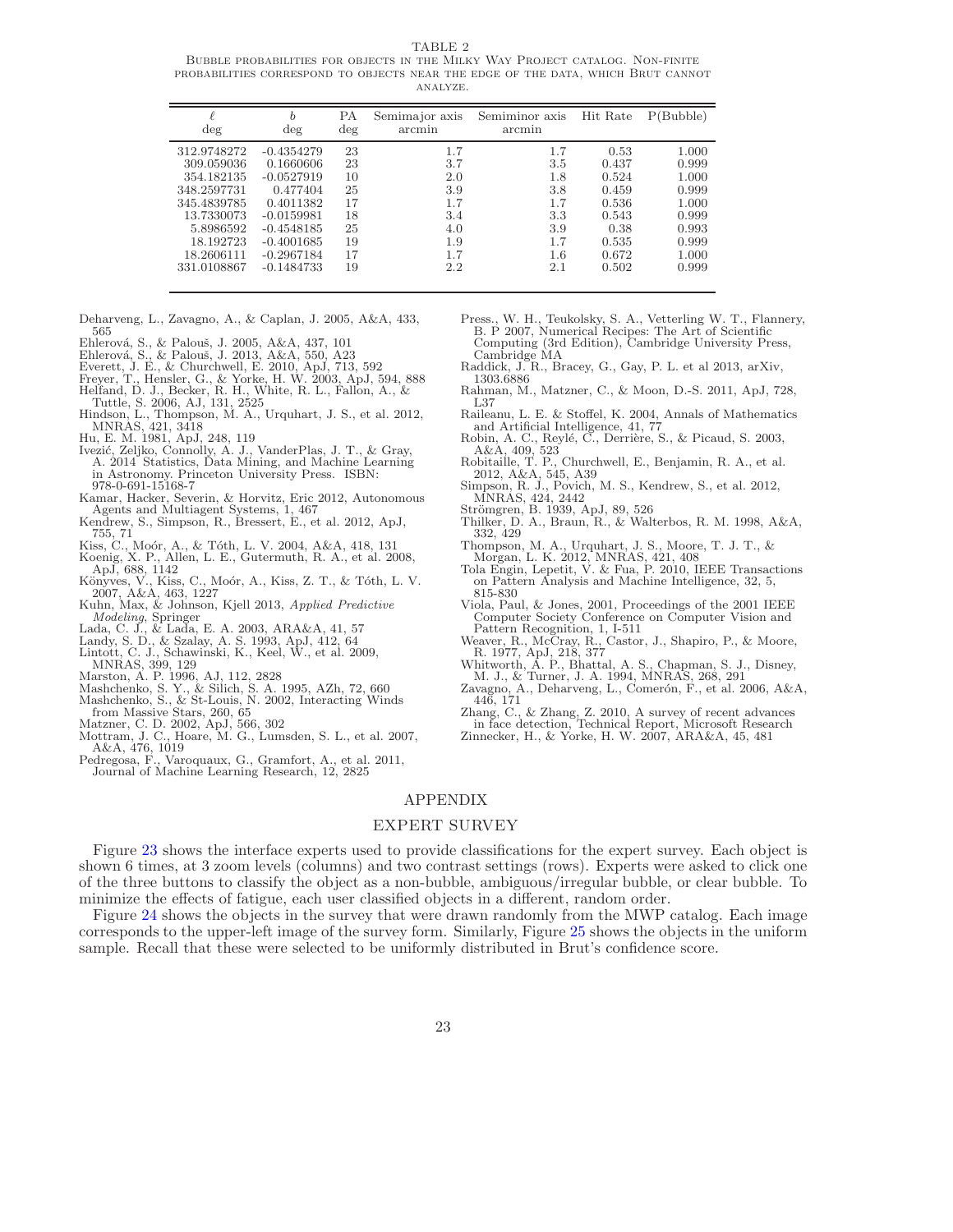# **Image 5 / 92** View 1 View 2 Non bubble Ambiguous / irregular **Bubble** Instructions

<span id="page-24-0"></span>Fig. 23.— A page from the expert survey, showing a possible bubble at 3 zoom levels and 2 contrast settings.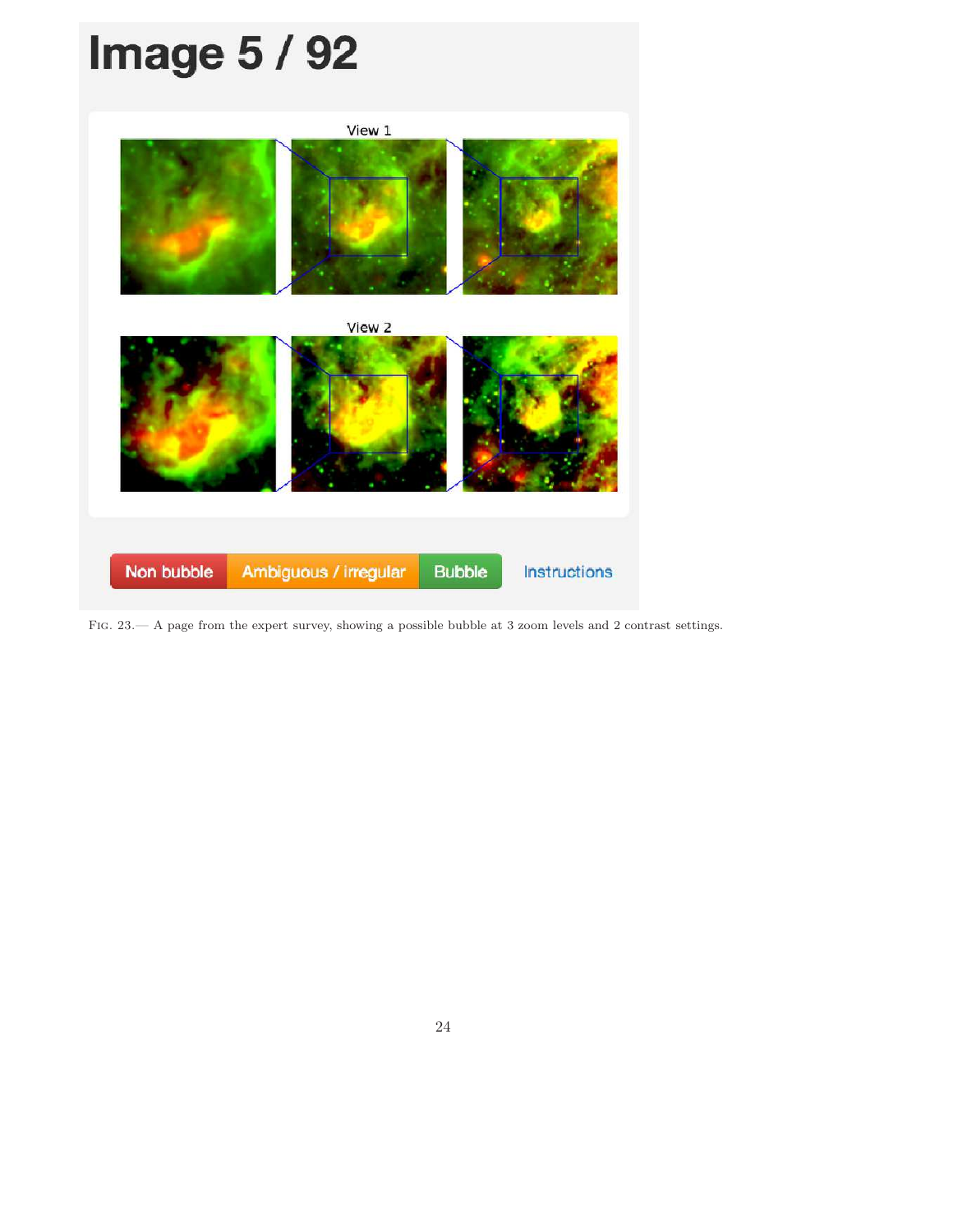<span id="page-25-0"></span>![](_page_25_Picture_0.jpeg)

Fig. 24.— The objects in the expert survey selected from the MWP catalog. Objects are sorted by Brut's confidence score.